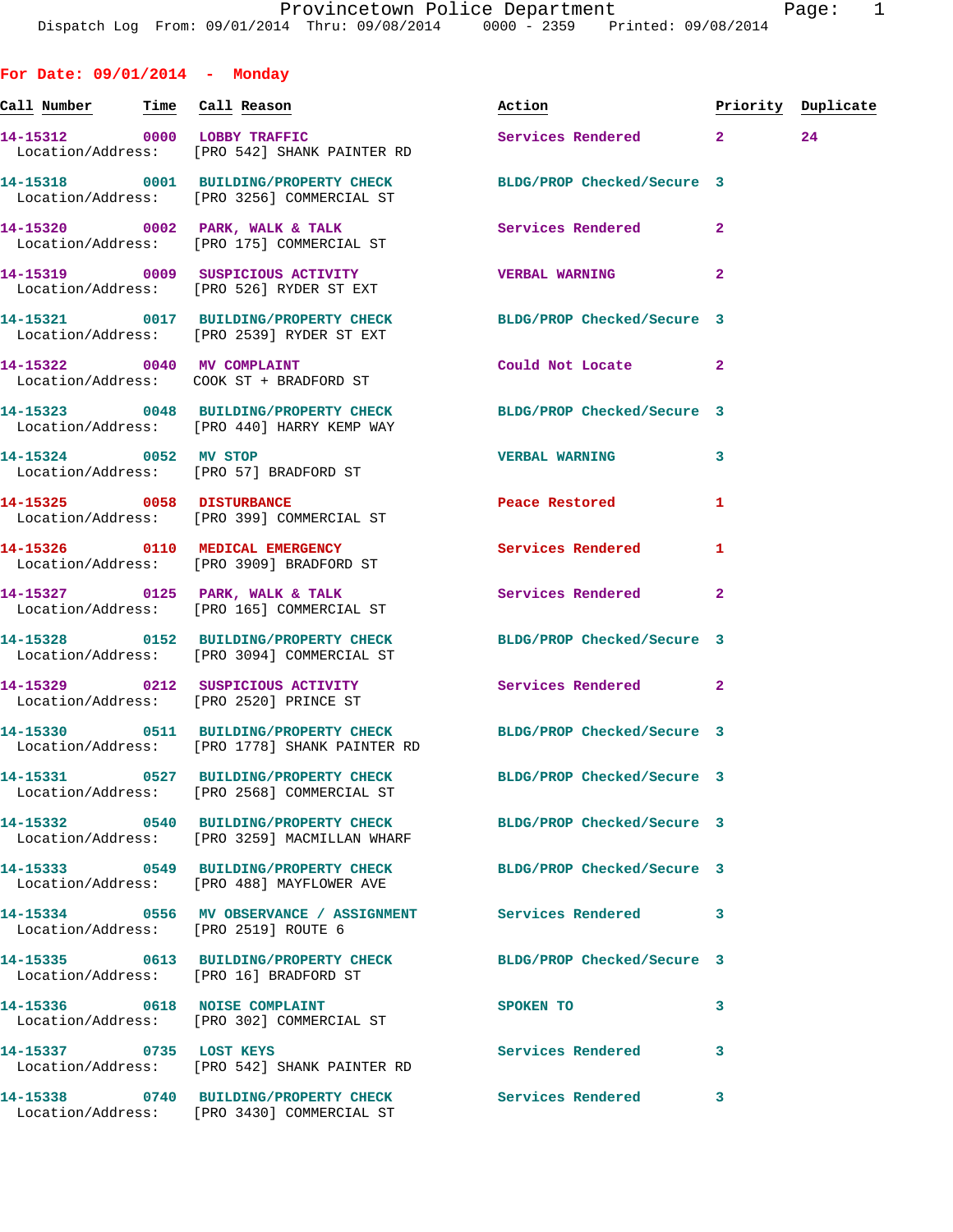|                                                                      | Dispatch Log From: 09/01/2014 Thru: 09/08/2014 0000 - 2359 Printed: 09/08/2014                                   | Provincetown Police Department     |              | Page: 2 |  |
|----------------------------------------------------------------------|------------------------------------------------------------------------------------------------------------------|------------------------------------|--------------|---------|--|
|                                                                      | 14-15339 0809 LOST WALLET/RETURNED Services Rendered 3<br>Location/Address: [PRO 253] COMMERCIAL ST              |                                    |              | 1       |  |
|                                                                      | 14-15340 0824 BUILDING/PROPERTY CHECK BLDG/PROP Checked/Secure 3<br>Location/Address: [PRO 2499] RACE POINT RD   |                                    |              |         |  |
|                                                                      | 14-15341 0833 AT SCHOOL<br>Location/Address: [PRO 569] WINSLOW ST                                                | No Action Required 3               |              | 1       |  |
|                                                                      | 14-15343 0957 DOCTOR-ORDERED TRANSPORT<br>Location/Address: [PRO 440] HARRY KEMP WAY                             | Transported to Hospital 1          |              |         |  |
|                                                                      | 14-15344 1003 PARKING COMPLAINT / GENERAL Services Rendered 3<br>Location/Address: [PRO 3437] MONTELLO ST        |                                    |              |         |  |
|                                                                      | 14-15345 1051 ABANDONED BIKE<br>Location/Address: [PRO 146] COMMERCIAL ST                                        | Taken/Referred to Other 2          |              |         |  |
|                                                                      | 14-15346 1104 BUILDING/PROPERTY CHECK Services Rendered 3<br>Location/Address: [PRO 2490] PROVINCELANDS RD       |                                    |              |         |  |
|                                                                      | 14-15347 1111 BUILDING/PROPERTY CHECK BLDG/PROP Checked/Secure 3<br>Location/Address: [PRO 2898] JEROME SMITH RD |                                    |              |         |  |
|                                                                      | 14-15348 1130 LOST WALLET<br>Location/Address: [PRO 542] SHANK PAINTER RD                                        | Services Rendered 3                |              |         |  |
|                                                                      | 14-15350 1259 FALL/TRANSPORT<br>Location/Address: [PRO 860] COMMERCIAL ST                                        | Transported to Hospital 1          |              |         |  |
| 14-15351 1313 SHOPLIFTING                                            | Location/Address: [PRO 3195] COMMERCIAL ST                                                                       | Investigated                       | 3            |         |  |
|                                                                      | 14-15352 1322 MV OBSERVANCE / ASSIGNMENT Services Rendered<br>Location/Address: [PRO 2521] ROUTE 6               |                                    | 3            |         |  |
| 14-15353 1336 VERBAL SPEED<br>Location/Address: [PRO 2521] ROUTE 6   |                                                                                                                  | <b>VERBAL WARNING</b>              | 3            |         |  |
| 14-15354 1341 CITATION SPEED<br>Location/Address: [PRO 2513] ROUTE 6 |                                                                                                                  | Citation/Warning Issued 3          |              |         |  |
|                                                                      | 14-15355 1526 MEDICAL EMERGENCY<br>Location/Address: [PRO 385] COMMERCIAL ST                                     | Transported to Hospital 1          |              |         |  |
|                                                                      | 14-15356 1531 911 MISDIAL<br>Location/Address: [PRO 602] STANDISH ST                                             | <b>SPOKEN TO</b>                   | 1            |         |  |
|                                                                      | 14-15357 1619 MEDICAL EMERGENCY<br>Location/Address: [PRO 3296] SHANK PAINTER RD                                 | <b>PATIENT REFUSAL</b><br>$\sim$ 1 |              |         |  |
|                                                                      | 14-15358 1620 HARASSMENT<br>Location/Address: [PRO 2661] COMMERCIAL ST                                           | Services Rendered                  | $\mathbf{2}$ |         |  |
|                                                                      | 14-15359 1648 BUILDING/PROPERTY CHECK BLDG/PROP Checked/Secure 3<br>Location/Address: [PRO 3317] CEMETERY RD     |                                    |              |         |  |
|                                                                      | 14-15360 1718 MV COMPLAINT<br>Location/Address: [PRO 2737] COMMERCIAL ST                                         | Services Rendered                  | $\mathbf{2}$ |         |  |
| 14-15361 1742 FOUND KEY                                              | Location/Address: [PRO 146] COMMERCIAL ST                                                                        | Services Rendered 3                |              |         |  |
|                                                                      | 14-15362 1750 NOISE COMPLAINT<br>Location/Address: [PRO 3194] COMMERCIAL ST                                      | Services Rendered                  | 3            |         |  |
|                                                                      | 14-15363 1819 PARK, WALK & TALK<br>Location/Address: [PRO 2865] COMMERCIAL ST                                    | Services Rendered                  | $\mathbf{2}$ |         |  |
|                                                                      | 14-15364 1827 COMPLAINT - STREET PERFORMERS Services Rendered 3<br>Location/Address: [PRO 306] COMMERCIAL ST     |                                    |              |         |  |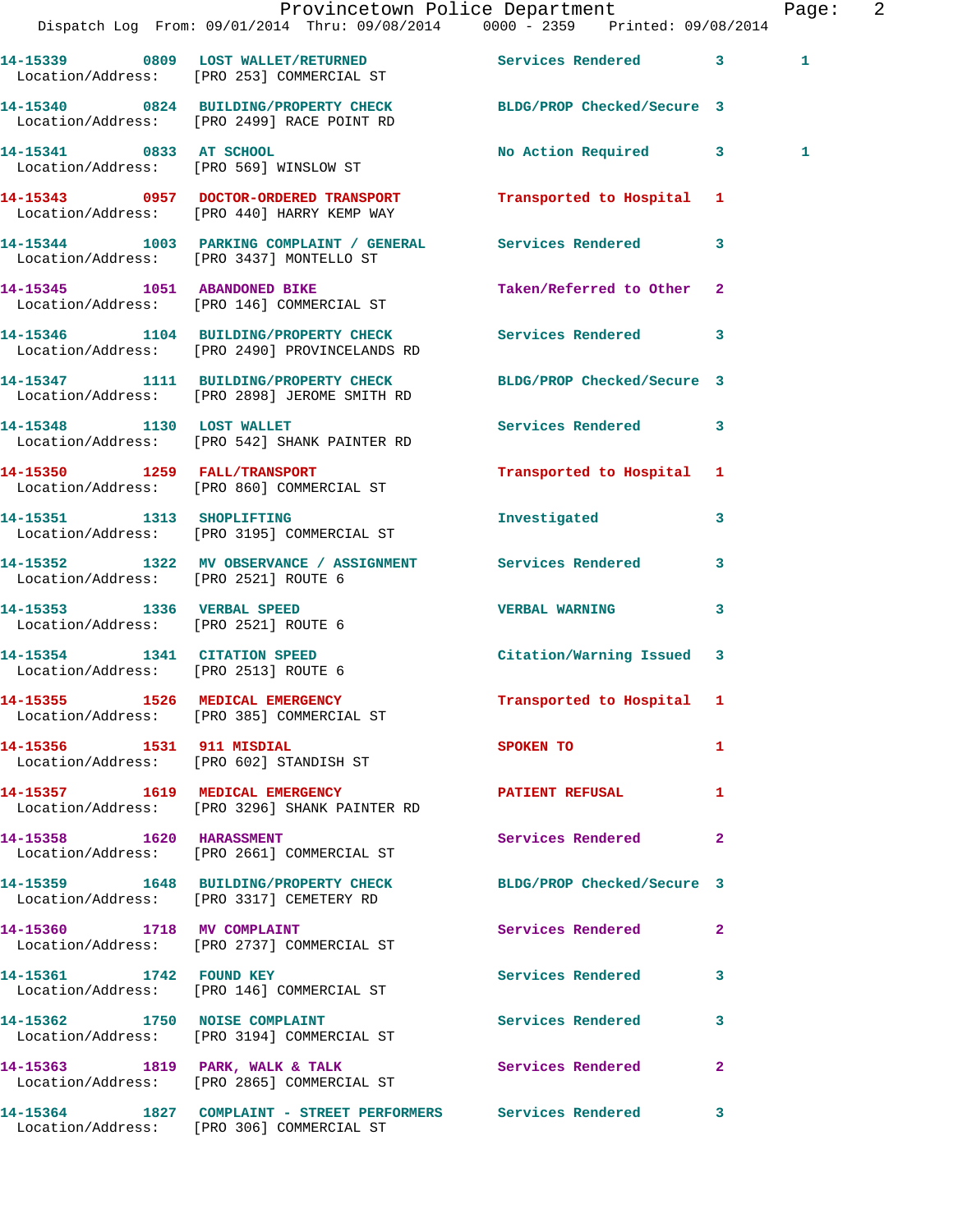| Location/Address: [PRO 2] ALDEN ST                                    | 14-15365 1850 BUILDING/PROPERTY CHECK BLDG/PROP Checked/Secure 3                                                |                            |                |              |
|-----------------------------------------------------------------------|-----------------------------------------------------------------------------------------------------------------|----------------------------|----------------|--------------|
| 14-15367 1936 FOUND VISA                                              | Location/Address: [PRO 542] SHANK PAINTER RD                                                                    | Services Rendered 3        |                |              |
|                                                                       | 14-15368 1937 BUILDING/PROPERTY CHECK<br>Location/Address: [PRO 2500] COMMERCIAL ST                             | BLDG/PROP Checked/Secure 3 |                |              |
| Location/Address: [PRO 3287] ROUTE 6                                  | 14-15369 1953 BUILDING/PROPERTY CHECK BLDG/PROP Checked/Secure 3                                                |                            |                |              |
|                                                                       | 14-15370 1959 MEDICAL EMERGENCY<br>Location/Address: HOWLAND ST + COMMERCIAL ST                                 | Services Rendered 1        |                | 1            |
|                                                                       | 14-15371 2014 BUILDING/PROPERTY CHECK<br>Location/Address: [PRO 2568] COMMERCIAL ST                             | BLDG/PROP Checked/Secure 3 |                |              |
|                                                                       | 14-15372 2030 BUILDING/PROPERTY CHECK BLDG/PROP Checked/Secure 3<br>Location/Address: [PRO 444] HIGH POLE HILL  |                            |                |              |
| 14-15373 2030 BOAT/HARBORMASTER                                       | Location/Address: [PRO 2543] MACMILLAN WHARF                                                                    | Could Not Locate           | $\overline{2}$ |              |
| 14-15374 2110 ASSIST CITIZEN                                          | Location/Address: [PRO 442] HARRY KEMP WAY                                                                      | Could Not Locate           | $\mathbf{3}$   | $\mathbf{1}$ |
|                                                                       | 14-15375 2147 BUILDING/PROPERTY CHECK<br>Location/Address: [PRO 182] COMMERCIAL ST                              | BLDG/PROP Checked/Secure 3 |                |              |
|                                                                       | 14-15376 2235 BUILDING/PROPERTY CHECK<br>Location/Address: [PRO 2577] BRADFORD ST                               | BLDG/PROP Checked/Secure 3 |                |              |
| 14-15377 2301 NOISE COMPLAINT<br>Location/Address: [PRO 82] CENTER ST |                                                                                                                 | No Action Required         | 3              |              |
|                                                                       | 14-15378 2333 SUSPICIOUS ACTIVITY<br>Location/Address: [PRO 2750] COMMERCIAL ST                                 | Could Not Locate           | $\mathbf{2}$   |              |
|                                                                       | 14-15379 2341 BUILDING/PROPERTY CHECK<br>Location/Address: [PRO 2539] RYDER ST EXT                              | BLDG/PROP Checked/Secure 3 |                |              |
| 14-15380 2358 MV STOP                                                 | Location/Address: WINSLOW ST + CEMETERY RD                                                                      | <b>VERBAL WARNING</b>      | 3              |              |
|                                                                       | 14-15381 2359 BUILDING/PROPERTY CHECK BLDG/PROP Checked/Secure 3<br>Location/Address: [PRO 447] JEROME SMITH RD |                            |                |              |
| For Date: $09/02/2014$ - Tuesday                                      |                                                                                                                 |                            |                |              |

|                       | 14-15382 0008 LOBBY TRAFFIC<br>Location/Address: [PRO 542] SHANK PAINTER RD                              |                | <b>Services Rendered</b>   | $\overline{2}$ | 42 |
|-----------------------|----------------------------------------------------------------------------------------------------------|----------------|----------------------------|----------------|----|
| 14-15383 0022 ARRESTS | Location/Address: [PRO 530] SHANK PAINTER RD<br>Refer To Arrest: 14-225-AR<br>Refer To Arrest: 14-226-AR | Arrest(s) Made |                            | $\overline{2}$ | 5  |
|                       | Location/Address: [PRO 1989] COMMERCIAL ST                                                               |                | BLDG/PROP Checked/Secure 3 |                |    |
|                       | 14-15385 0345 BUILDING/PROPERTY CHECK<br>Location/Address: [PRO 444] HIGH POLE HILL                      |                | BLDG/PROP Checked/Secure 3 |                |    |
|                       | Location/Address: [PRO 1638] COMMERCIAL ST                                                               |                | BLDG/PROP Checked/Secure 3 |                |    |
|                       | Location/Address: [PRO 2898] JEROME SMITH RD                                                             |                | BLDG/PROP Checked/Secure 3 |                |    |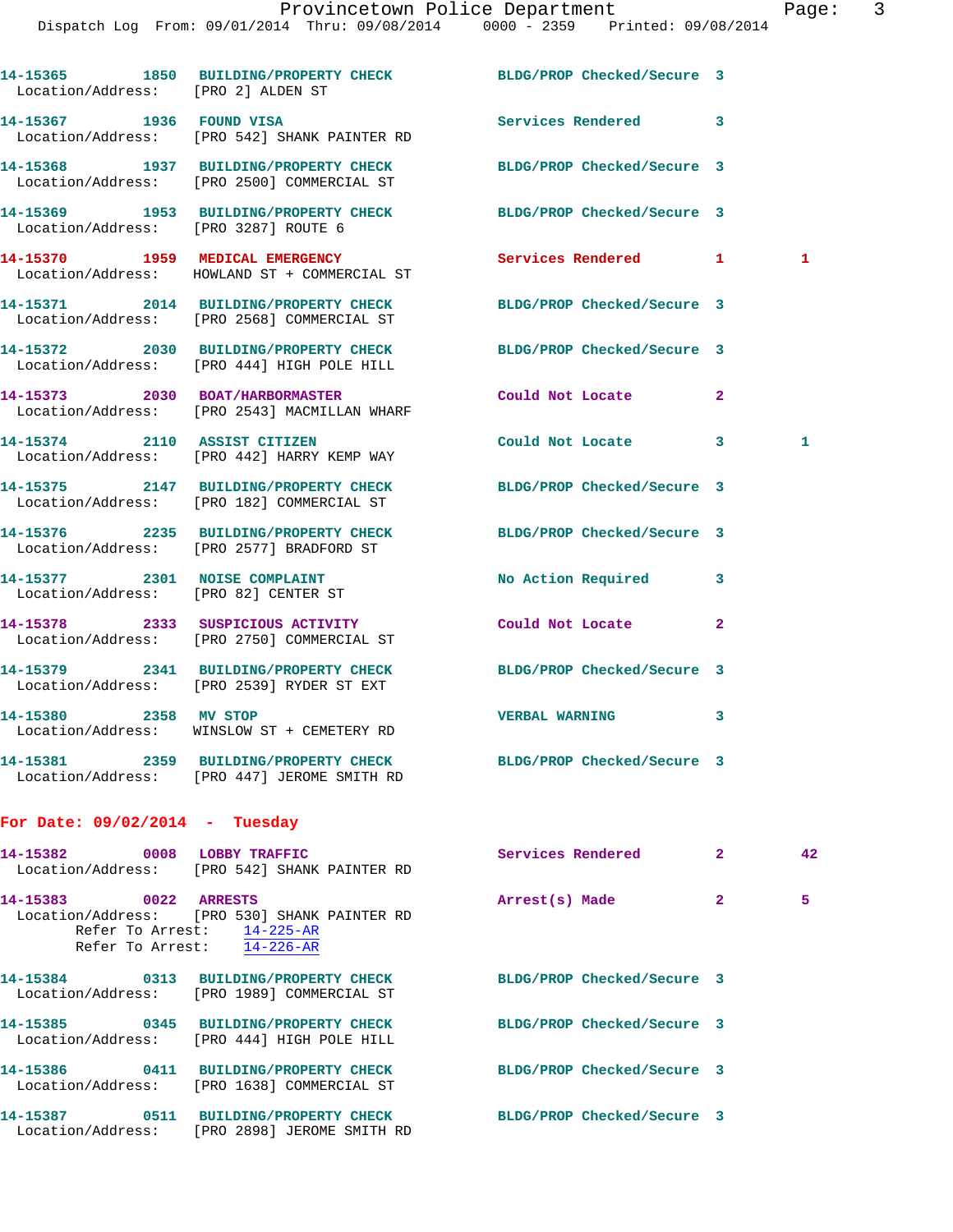**14-15388 0542 BUILDING/PROPERTY CHECK BLDG/PROP Checked/Secure 3**  Location/Address: [PRO 530] SHANK PAINTER RD **14-15389 0649 ABDOMINAL PAINS/TRANSPORT Transported to Hospital 1**  Location/Address: [PRO 3920] ROUTE 6 **14-15390 0723 DOCTOR-ORDERED TRANSPORT Transported to Hospital 1**  Location/Address: [PRO 3222] ALDEN ST **14-15391 0742 SERVE WARRANT Could Not Locate 3**  Location/Address: [PRO 1516] BRADFORD ST **14-15392 0811 AT SCHOOL Services Rendered 3**  Location/Address: [PRO 569] WINSLOW ST **14-15393 0822 LOST AZ LICENSE Services Rendered 3**  Location/Address: [PRO 542] SHANK PAINTER RD **14-15394 0831 HARASSMENT SPOKEN TO 2**  Location/Address: NELSON AVE **14-15395 0902 AT SCHOOL Services Rendered 3**  Location/Address: [PRO 569] WINSLOW ST **14-15396 0910 LIFELINE ACTIVATION Unfounded 1**  Location/Address: [PRO 3670] SHANK PAINTER RD **14-15397 0946 TOW/STREET SWEEP Vehicle Towed 2**  Location/Address: [PRO 816] COMMERCIAL ST **14-15398 0952 BUILDING/PROPERTY CHECK BLDG/PROP Checked/Secure 3**  Location/Address: [PRO 3430] COMMERCIAL ST **14-15399 0954 BUILDING/PROPERTY CHECK Services Rendered 3**  Location/Address: [PRO 2483] COMMERCIAL ST **14-15400 1047 COMPLAINT 1047 SPOKEN TO** 3 Location/Address: [PRO 1729] NELSON AVE **14-15401 1057 MV OBSERVANCE / ASSIGNMENT Services Rendered 3**  Location/Address: HIGH POLE HL + BRADFORD ST **14-15402 1107 HYPODERMIC NEEDLE FOUND SPOKEN TO 2**  Location/Address: BRIGGS LN + COMMERCIAL ST **14-15405 1159 TRAFFIC CONTROL SPOKEN TO 3**  Location/Address: FRANKLIN ST + BRADFORD ST **14-15406 1226 FLIGHT COVERAGE Services Rendered 2**  Location/Address: [PRO 516] RACE POINT RD **14-15407 1240 AT SCHOOL Services Rendered 3**  Location/Address: [PRO 569] WINSLOW ST **14-15408 1246 LOST HONDA KEY Services Rendered 3**  Location/Address: [PRO 524] COMMERCIAL ST **14-15409 1314 FOOT PATROL Services Rendered 2**  Location: [PRO 3431] LOPES SQUARE **14-15410 1336 SERVICE CALL Services Rendered 3**  Location/Address: [PRO 105] COMMERCIAL ST **14-15412 1349 PARKED TRACTOR COMPLAINT SPOKEN TO 2**  Location/Address: FRANKLIN ST + BRADFORD ST **14-15413 1454 MV COMPLAINT Services Rendered 2**  Location/Address: [PRO 106] COMMERCIAL ST **14-15414 1456 FOLLOW UP Services Rendered 2**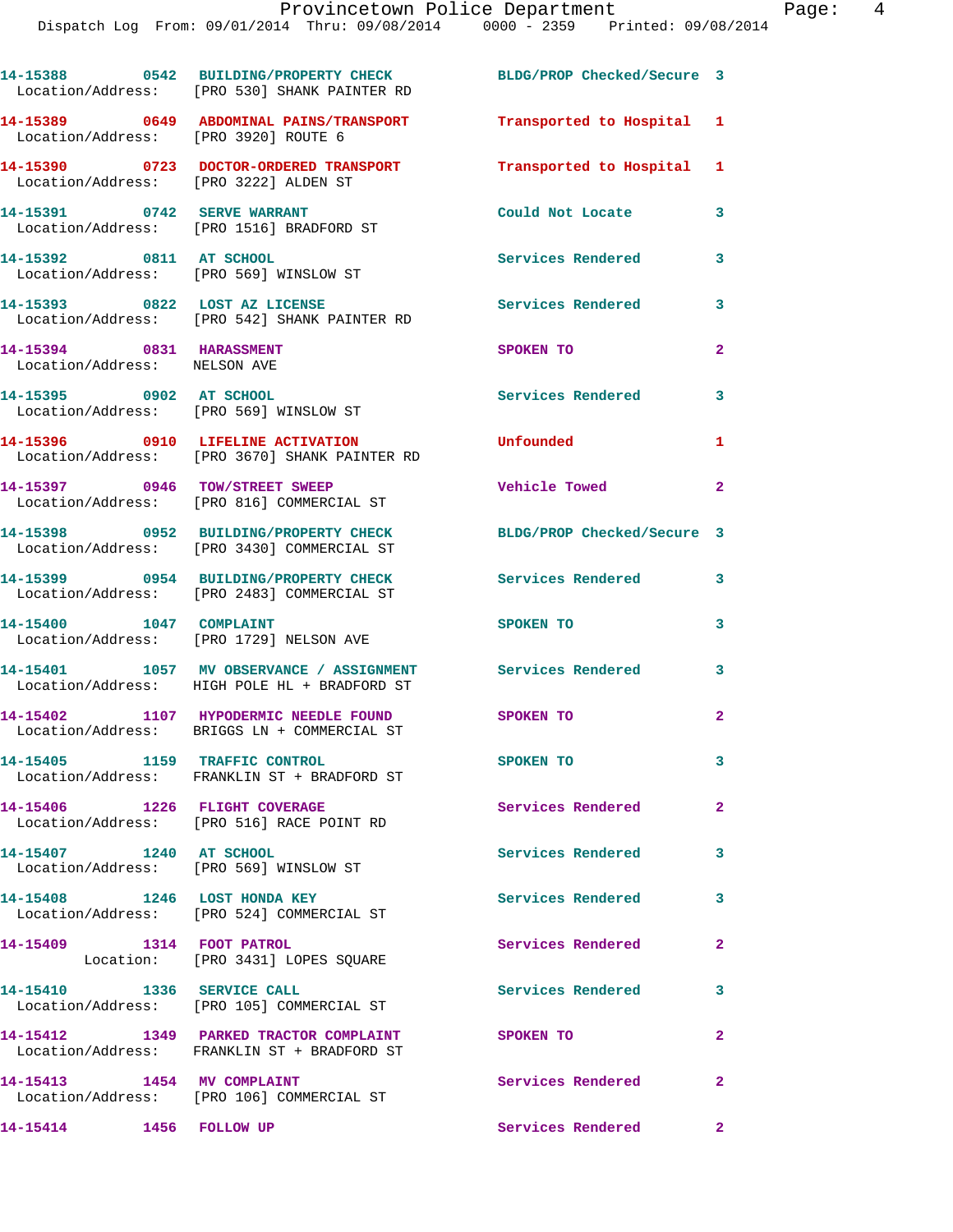|                                                               | Provincetown Police Department<br>Dispatch Log From: 09/01/2014 Thru: 09/08/2014 0000 - 2359 Printed: 09/08/2014 |                            |              |
|---------------------------------------------------------------|------------------------------------------------------------------------------------------------------------------|----------------------------|--------------|
| Location/Address: BANGS ST                                    |                                                                                                                  |                            |              |
|                                                               | 14-15415 1509 FOLLOW UP<br>Location/Address: [PRO 377] COMMERCIAL ST                                             | <b>SPOKEN TO</b>           | $\mathbf{2}$ |
|                                                               | 14-15416 1541 BOAT/HARBORMASTER<br>Location/Address: [PRO 1773] COMMERCIAL ST                                    | Services Rendered          | $\mathbf{2}$ |
|                                                               | 14-15417 1546 BUILDING/PROPERTY CHECK<br>Location/Address: [PRO 2898] JEROME SMITH RD                            | BLDG/PROP Checked/Secure 3 |              |
| 14-15418 1551 MV COMPLAINT                                    | Location/Address: [PRO 2499] RACE POINT RD                                                                       | Services Rendered          | $\mathbf{2}$ |
| 14-15419    1636    COMPLAINT                                 | Location/Address: [PRO 597] COMMERCIAL ST                                                                        | Services Rendered          | 3            |
| 14-15420 1647 FOUND WALLET                                    | Location/Address: [PRO 2490] PROVINCELANDS RD                                                                    | Services Rendered          | 3            |
|                                                               | 14-15421 1650 BUILDING/PROPERTY CHECK<br>Location/Address: [PRO 595] BRADFORD ST                                 | BLDG/PROP Checked/Secure 3 |              |
| Location/Address: ROUTE 6 + SNAIL RD                          | 14-15422 1822 MV OBSERVANCE / ASSIGNMENT Services Rendered                                                       |                            | 3            |
| 14-15423 1837 MEDICAL/DOT                                     | Location/Address: [PRO 440] HARRY KEMP WAY                                                                       | Transported to Hospital    | 1            |
|                                                               | 14-15424 1901 BIKE ABANDONED/DPW ADVISED<br>Location/Address: [PRO 1417] PLEASANT ST                             | Services Rendered          | 2            |
|                                                               | 14-15425 1920 BUILDING/PROPERTY CHECK<br>Location/Address: [PRO 182] COMMERCIAL ST                               | BLDG/PROP Checked/Secure 3 |              |
|                                                               | 14-15426 1921 BUILDING/PROPERTY CHECK<br>Location/Address: [PRO 530] SHANK PAINTER RD                            | BLDG/PROP Checked/Secure 3 |              |
|                                                               | 14-15427 1928 BUILDING/PROPERTY CHECK<br>Location/Address: [PRO 2500] COMMERCIAL ST                              | BLDG/PROP Checked/Secure 3 |              |
| 14-15428 1944 ALARM - FIRE                                    | Location/Address: [PRO 371] COMMERCIAL ST                                                                        | False Alarm                | 1            |
|                                                               | Location/Address: [PRO 526] RYDER ST EXT                                                                         | BLDG/PROP Checked/Secure 3 |              |
|                                                               | 14-15430 1953 PARKING COMPLAINT / GENERAL Services Rendered<br>Location/Address: [PRO 105] COMMERCIAL ST         |                            | 3            |
| Location/Address: FREEMAN ST                                  | 14-15431 1955 BUILDING/PROPERTY CHECK                                                                            | BLDG/PROP Checked/Secure 3 |              |
|                                                               | 14-15432 2024 BUILDING/PROPERTY CHECK<br>Location/Address: [PRO 306] COMMERCIAL ST                               | BLDG/PROP Checked/Secure 3 |              |
|                                                               | 14-15433 2033 BUILDING/PROPERTY CHECK<br>Location/Address: [PRO 175] COMMERCIAL ST                               | BLDG/PROP Checked/Secure 3 |              |
|                                                               | 14-15434 2040 BUILDING/PROPERTY CHECK<br>Location/Address: [PRO 444] HIGH POLE HILL                              | BLDG/PROP Checked/Secure 3 |              |
|                                                               | 14-15435 2043 BUILDING/PROPERTY CHECK<br>Location/Address: [PRO 519] RACE POINT RD                               | BLDG/PROP Checked/Secure 3 |              |
| 14-15436 2056 HARASSMENT<br>Location/Address: AUNT SUKEYS WAY |                                                                                                                  | Services Rendered          | 2            |
|                                                               | 14-15437 2107 MV OBSERVANCE / ASSIGNMENT                                                                         | Services Rendered          | 3            |

Location/Address: [PRO 2577] BRADFORD ST

Page:  $5\frac{4}{5}$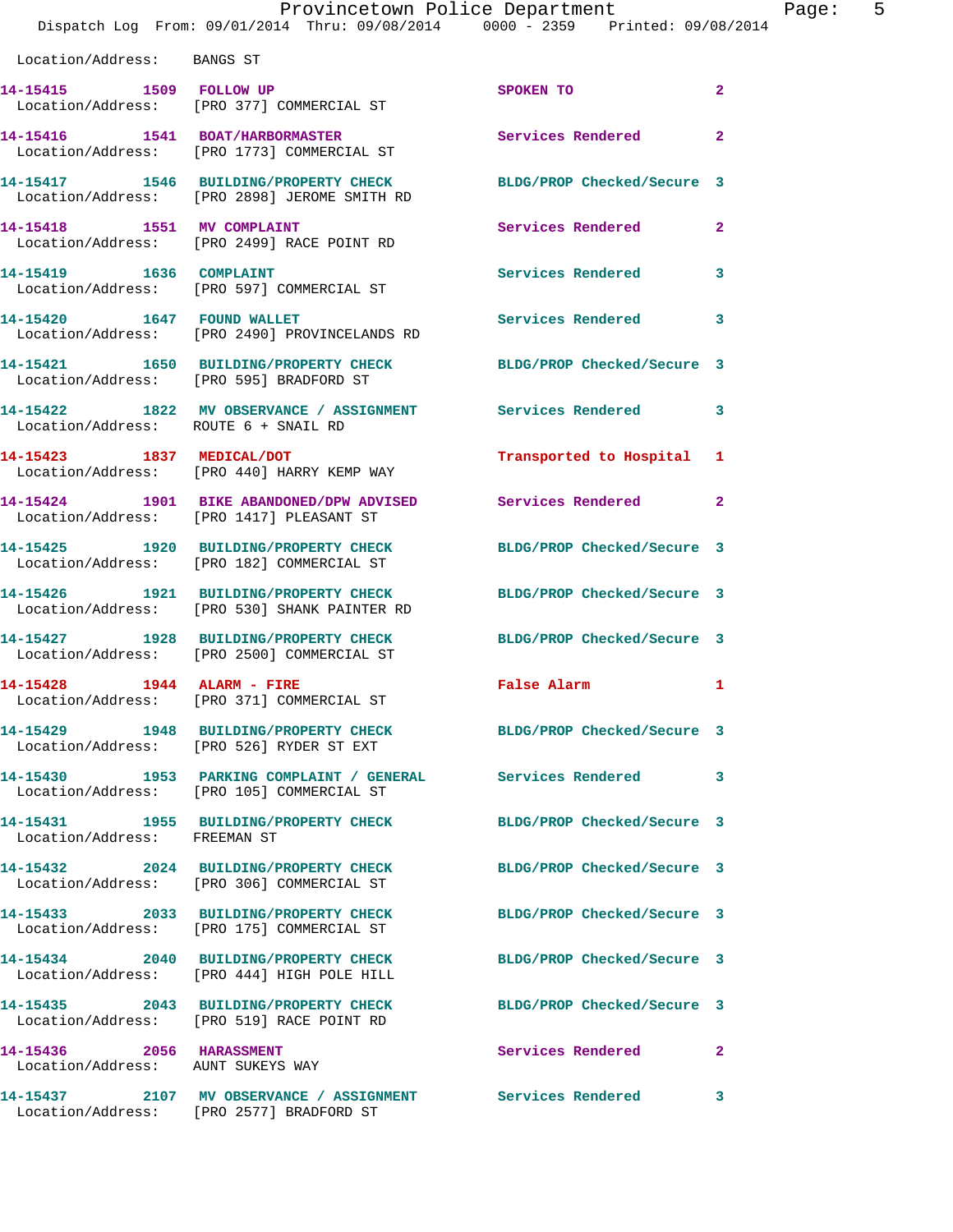|                                                       | Dispatch Log From: 09/01/2014 Thru: 09/08/2014 0000 - 2359 Printed: 09/08/2014                                   | Provincetown Police Department Page: 6 |    |
|-------------------------------------------------------|------------------------------------------------------------------------------------------------------------------|----------------------------------------|----|
|                                                       | 14-15438 2110 MV STOP<br>Location/Address: STANDISH ST + COMMERCIAL ST                                           | <b>VERBAL WARNING</b><br>3             |    |
|                                                       | 14-15439 2118 BUILDING/PROPERTY CHECK BLDG/PROP Checked/Secure 3<br>Location/Address: [PRO 16] MAYFLOWER AVE     |                                        |    |
|                                                       | 14-15440 2124 MV STOP<br>Location/Address: [PRO 3947] BRADFORD ST                                                | <b>VERBAL WARNING</b><br>3             |    |
|                                                       | 14-15441 2141 BUILDING/PROPERTY CHECK BLDG/PROP Checked/Secure 3<br>Location/Address: [PRO 3292] COMMERCIAL ST   |                                        |    |
|                                                       | 14-15442 2142 BUILDING/PROPERTY CHECK<br>Location/Address: [PRO 1638] COMMERCIAL ST                              | BLDG/PROP Checked/Secure 3             |    |
|                                                       | 14-15443 2220 BUILDING/PROPERTY CHECK BLDG/PROP Checked/Secure 3<br>Location/Address: [PRO 3256] COMMERCIAL ST   |                                        |    |
|                                                       | 14-15444 2248 BUILDING/PROPERTY CHECK<br>Location/Address: [PRO 2539] RYDER ST EXT                               | BLDG/PROP Checked/Secure 3             |    |
| For Date: $09/03/2014$ - Wednesday                    |                                                                                                                  |                                        |    |
|                                                       | 14-15446 0003 LOBBY TRAFFIC<br>Location/Address: [PRO 542] SHANK PAINTER RD                                      | Services Rendered 2                    | 34 |
|                                                       | 14-15447 0010 BUILDING/PROPERTY CHECK BLDG/PROP Checked/Secure 3<br>Location/Address: [PRO 1989] COMMERCIAL ST   |                                        |    |
|                                                       | 14-15448 0014 BUILDING/PROPERTY CHECK BLDG/PROP Checked/Secure 3<br>Location/Address: [PRO 2568] COMMERCIAL ST   |                                        |    |
| Location/Address: BRIGGS LN                           | 14-15449 0112 BUILDING/PROPERTY CHECK BLDG/PROP Checked/Secure 3                                                 |                                        |    |
| 14-15450 0119 MV STOP<br>Location/Address: JOHNSON ST |                                                                                                                  | VERBAL WARNING 3                       |    |
|                                                       | 14-15451 0158 BUILDING/PROPERTY CHECK BLDG/PROP Checked/Secure 3<br>Location/Address: [PRO 545] SHANK PAINTER RD |                                        |    |
|                                                       | 14-15452 0302 BUILDING/PROPERTY CHECK<br>Location/Address: [PRO 1778] SHANK PAINTER RD                           | BLDG/PROP Checked/Secure 3             |    |
|                                                       | 14-15453 0355 BUILDING/PROPERTY CHECK BLDG/PROP Checked/Secure 3<br>Location/Address: [PRO 516] RACE POINT RD    |                                        |    |
| Location/Address: [PRO 2] ALDEN ST                    | 14-15454 0454 BUILDING/PROPERTY CHECK BLDG/PROP Checked/Secure 3                                                 |                                        |    |
| Location/Address: [PRO 2521] ROUTE 6                  | 14-15455 0512 MV OBSERVANCE / ASSIGNMENT Services Rendered 3                                                     |                                        |    |
|                                                       | 14-15456 0533 BUILDING/PROPERTY CHECK BLDG/PROP Checked/Secure 3<br>Location/Address: [PRO 1646] WINSLOW ST      |                                        |    |
|                                                       | 14-15457 0703 BUILDING/PROPERTY CHECK Services Rendered 3<br>Location/Address: [PRO 2977] COMMERCIAL ST          |                                        |    |
| Location/Address: [PRO 3287] ROUTE 6                  | 14-15458 0707 BUILDING/PROPERTY CHECK BLDG/PROP Checked/Secure 3                                                 |                                        |    |
|                                                       | 14-15459 0707 AT SCHOOL<br>Location/Address: [PRO 569] WINSLOW ST                                                | <b>Services Rendered</b><br>3          |    |
|                                                       | 14-15460 0718 BUILDING/PROPERTY CHECK Services Rendered 3<br>Location/Address: [PRO 2500] COMMERCIAL ST          |                                        |    |
|                                                       | 14-15461 0731 NEIGHBOR COMPLAINT<br>Location/Address: [PRO 1729] NELSON AVE                                      | SPOKEN TO<br>3                         |    |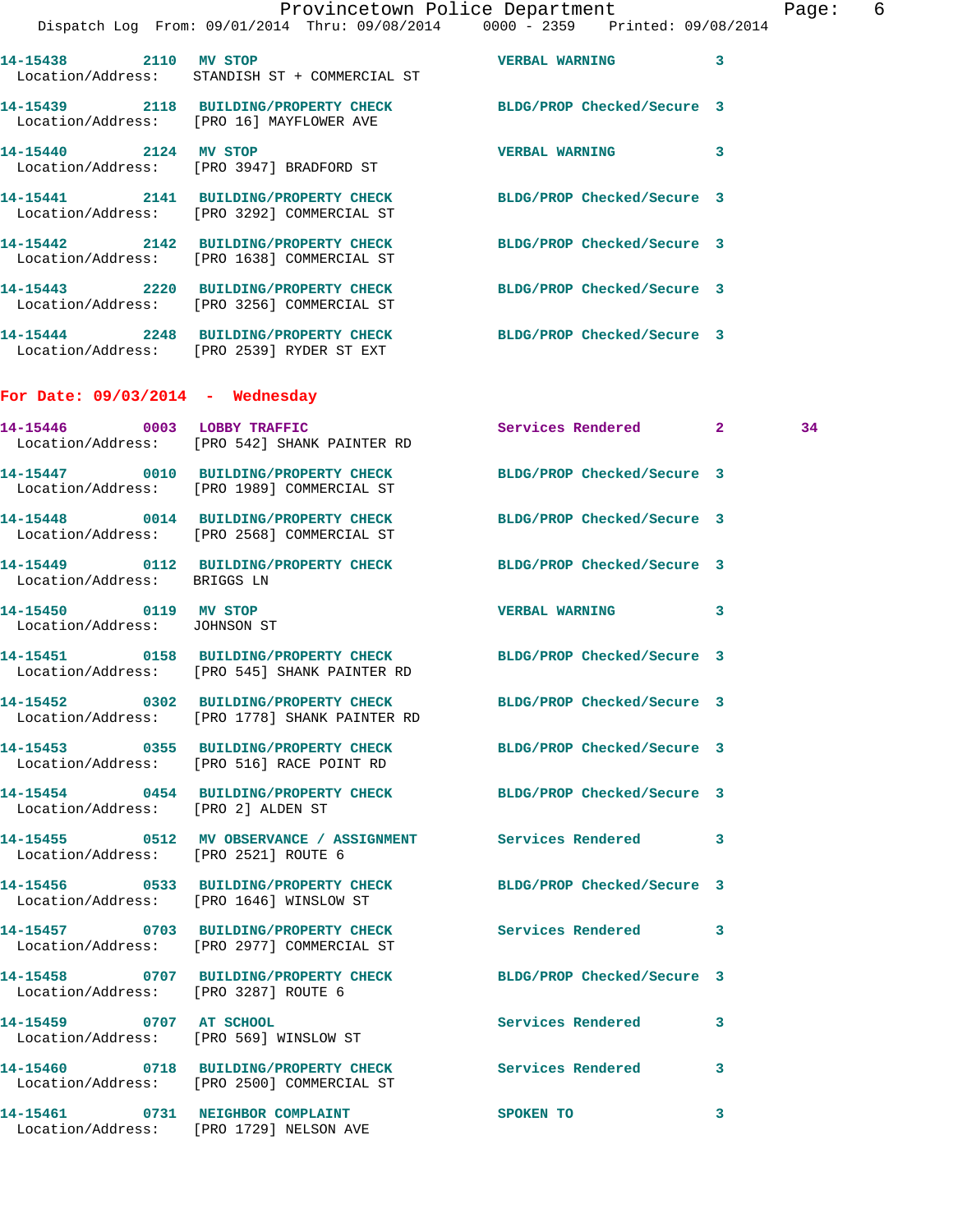|                                                                          | 14-15462 0737 BUILDING/PROPERTY CHECK<br>Location/Address: [PRO 2500] COMMERCIAL ST        | BLDG/PROP Checked/Secure 3 |                |
|--------------------------------------------------------------------------|--------------------------------------------------------------------------------------------|----------------------------|----------------|
| 14-15463 0833 BY-LAW VIOLATION                                           | Location/Address: [PRO 3075] SHANK PAINTER RD                                              | Citation/Warning Issued 2  |                |
|                                                                          | 14-15464 0833 BUILDING/PROPERTY CHECK<br>Location/Address: [PRO 447] JEROME SMITH RD       | BLDG/PROP Checked/Secure 3 |                |
|                                                                          | 14-15466 0842 NEIGHBOR COMPLAINT<br>Location/Address: [PRO 1017] NELSON AVE                | SPOKEN TO                  | 3              |
|                                                                          | 14-15465 0844 BUILDING/PROPERTY CHECK<br>Location/Address: BRIGGS LN + COMMERCIAL ST       | <b>Services Rendered</b>   | 3              |
|                                                                          | 14-15467 0856 HIP FRACTURE/TRANSPORT<br>Location/Address: [PRO 2559] COMMERCIAL ST         | Transported to Hospital 1  |                |
| Location/Address: CONWELL ST                                             | 14-15468 0901 MV OBSERVANCE / ASSIGNMENT Services Rendered                                 |                            | 3              |
| 14-15469 0917 TRAFFIC CONTROL                                            | Location/Address: CENTER ST + BRADFORD ST                                                  | SPOKEN TO                  | 3              |
|                                                                          | 14-15470 0922 TOW/STREET SWEEP<br>Location/Address: [PRO 1464] COMMERCIAL ST               | <b>Vehicle Towed</b>       | $\overline{2}$ |
|                                                                          | 14-15471 0935 ALTERED LOC/TRANSPORT<br>Location/Address: [PRO 440] HARRY KEMP WAY          | Transported to Hospital 1  |                |
|                                                                          | 14-15472 0944 WRITTEN WARNING INSPECTION<br>Location/Address: BROWNE ST + SHANK PAINTER RD | Citation/Warning Issued 3  |                |
| Location/Address: [PRO 571] ALDEN ST                                     | 14-15473 0945 BUILDING/PROPERTY CHECK                                                      | BLDG/PROP Checked/Secure 3 |                |
|                                                                          | 14-15475 0954 BUILDING/PROPERTY CHECK<br>Location/Address: [PRO 2494] BRADFORD ST          | BLDG/PROP Checked/Secure 3 |                |
| 14-15474 0956 ANIMAL CRUELTY<br>Location/Address: COMMERCIAL ST          |                                                                                            | SPOKEN TO                  | $\mathbf{2}$   |
|                                                                          | 14-15476 1010 CHEST PAINS/TRANSPORT<br>Location/Address: [PRO 440] HARRY KEMP WAY          | Transported to Hospital 1  |                |
| 14-15478<br>1017 ANIMAL CALL                                             | Location/Address: [PRO 1522] BRADFORD ACRES RD                                             | SPOKEN TO                  | $\mathbf{2}^-$ |
| Location/Address: [PRO 2521] ROUTE 6                                     | 14-15479 1018 MV OBSERVANCE / ASSIGNMENT Services Rendered                                 |                            | 3              |
|                                                                          | 14-15480    1031 DEMENTIA/TRANSPORT<br>Location/Address: [PRO 2169] COMMERCIAL ST          | Transported to Hospital 1  |                |
| 14-15484 1033 LOST IPHONE<br>Location/Address: [PRO 42] BRADFORD ST      |                                                                                            | Services Rendered          | 3              |
| 14-15481    1036    VERBAL SPEED<br>Location/Address: [PRO 2521] ROUTE 6 |                                                                                            | <b>VERBAL WARNING</b>      | 3              |
| 14-15485 1151 FOLLOW UP<br>Location/Address: NELSON AVE                  |                                                                                            | <b>FOLLOW UP</b>           | $\overline{2}$ |
| 14-15486 1152 PET PANTRY                                                 | Location/Address: [PRO 3296] SHANK PAINTER RD                                              | <b>Services Rendered</b>   | 3              |
| 14-15487 1210 PARK, WALK & TALK<br>Location/Address: COMMERCIAL ST       |                                                                                            | Services Rendered          | $\overline{2}$ |
| 14-15488 1219 PARK, WALK & TALK                                          |                                                                                            | Services Rendered          | $\mathbf{2}$   |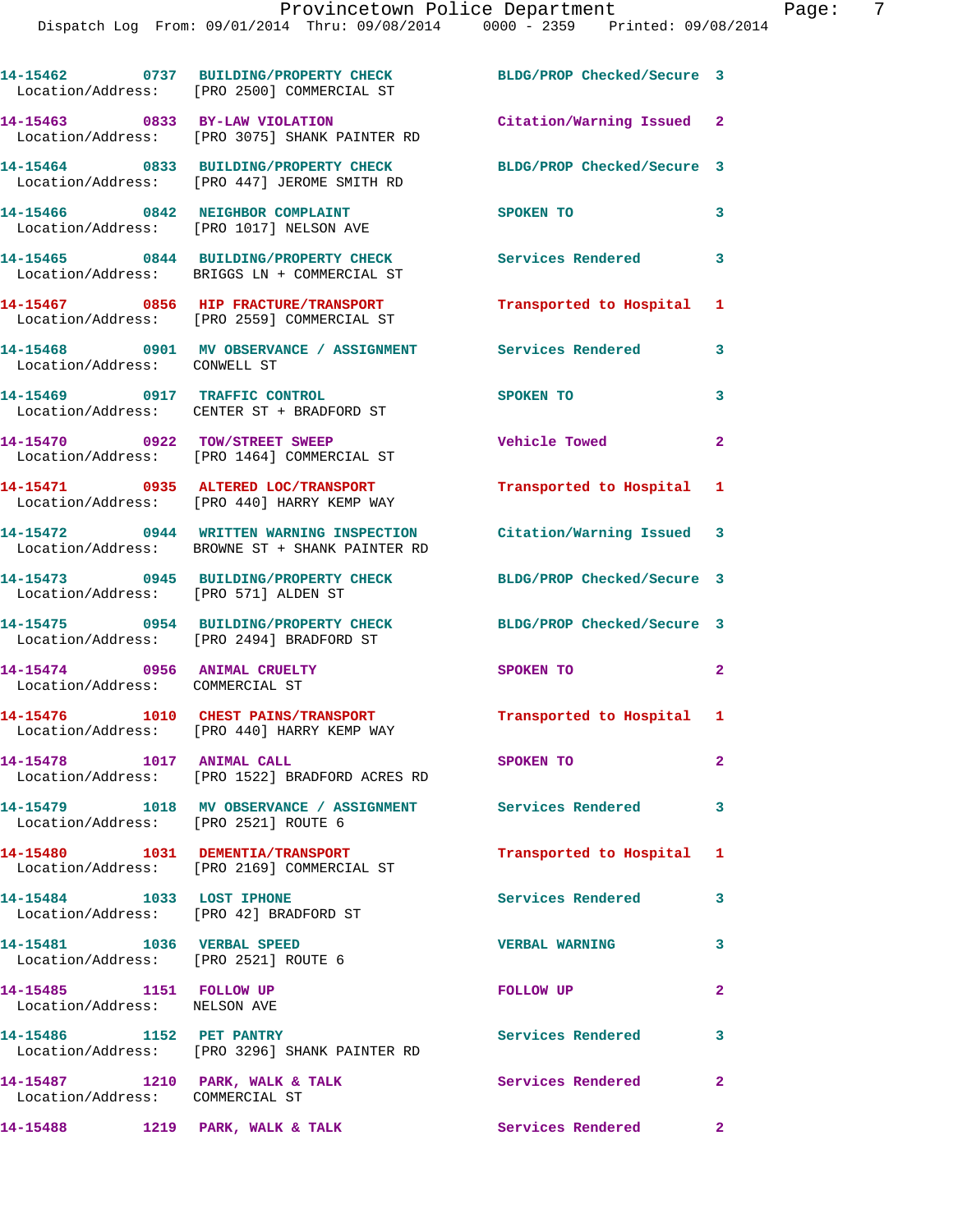|                                      | Dispatch Log From: 09/01/2014 Thru: 09/08/2014 0000 - 2359 Printed: 09/08/2014                                | Provincetown Police Department |                         | Page: 8 |  |
|--------------------------------------|---------------------------------------------------------------------------------------------------------------|--------------------------------|-------------------------|---------|--|
|                                      | Location: [PRO 3431] LOPES SQUARE                                                                             |                                |                         |         |  |
|                                      | 14-15489 1250 FLIGHT COVERAGE<br>Location/Address: [PRO 516] RACE POINT RD                                    | <b>Services Rendered</b> 2     |                         |         |  |
|                                      | 14-15490 1306 MENTAL HEALTH/TRANSPORT<br>Location/Address: [PRO 3906] RACE POINT RD                           | Transported to Hospital 1      |                         |         |  |
|                                      | 14-15491 1307 VERBAL/PASSING<br>Location/Address: COURT ST + BRADFORD ST                                      | <b>VERBAL WARNING</b>          | 3                       |         |  |
|                                      | 14-15492 1329 MV VS PEDESTRIAN<br>Location/Address: [PRO 1633] COMMERCIAL ST                                  | SPOKEN TO                      | $\overline{2}$          |         |  |
|                                      | 14-15493 1413 SERVICE CALL<br>Location/Address: [PRO 3277] SANDY HILL LN                                      | Services Rendered 3            |                         |         |  |
|                                      | 14-15494 1435 BUILDING/PROPERTY CHECK<br>Location/Address: [PRO 3317] CEMETERY RD                             | BLDG/PROP Checked/Secure 3     |                         | 1       |  |
|                                      | 14-15495 1442 LANDLORD/TENANT<br>Location/Address: [PRO 1311] CENTRAL ST                                      | Taken/Referred to Other 2      |                         |         |  |
|                                      | 14-15497 1515 MV DISABLED<br>Location/Address: [PRO 3259] MACMILLAN WHARF                                     | Services Rendered 2            |                         | 1       |  |
|                                      | 14-15498 1546 MV DISABLED<br>Location/Address: [PRO 2479] ROUTE 6                                             | Services Rendered 2            |                         |         |  |
| Location/Address: [PRO 2513] ROUTE 6 | 14-15499 1548 MV OBSERVANCE / ASSIGNMENT Services Rendered                                                    |                                | $\overline{\mathbf{3}}$ |         |  |
| 14-15500 1612 MV STOP                | Location/Address: [PRO 2513] ROUTE 6 + CONWELL ST                                                             | VERBAL WARNING                 | 3                       |         |  |
|                                      | 14-15501 1625 PARK, WALK & TALK 1997 Services Rendered<br>Location: [PRO 3431] LOPES SQUARE                   |                                | $\overline{a}$          |         |  |
|                                      | 14-15502 1707 FOUND HBO LANYARD W/ KEYS Services Rendered<br>Location/Address: [PRO 542] SHANK PAINTER RD     |                                | 3                       |         |  |
| Location/Address: RACE POINT RD      | 14-15503 1726 MV OBSERVANCE / ASSIGNMENT Services Rendered 3                                                  |                                |                         |         |  |
| 14-15504 1843 DISTURBANCE            | Location/Address: [PRO 3619] COMMERCIAL ST                                                                    | Could Not Locate               | $\mathbf{1}$            |         |  |
|                                      | 14-15505 1903 FOLLOW UP<br>Location/Address: [PRO 542] SHANK PAINTER RD                                       | SPOKEN TO                      | $\mathbf{2}$            |         |  |
|                                      | 14-15506 1914 PARKING COMPLAINT / GENERAL Services Rendered 3<br>Location/Address: [PRO 1627] COMMERCIAL ST   |                                |                         |         |  |
|                                      | 14-15507 1926 BUILDING/PROPERTY CHECK<br>Location/Address: [PRO 2500] COMMERCIAL ST                           | BLDG/PROP Checked/Secure 3     |                         |         |  |
|                                      | 14-15508 1933 BUILDING/PROPERTY CHECK BLDG/PROP Checked/Secure 3<br>Location/Address: [PRO 306] COMMERCIAL ST |                                |                         |         |  |
|                                      | 14-15509 1959 LARCENY / COMPUTER<br>Location/Address: [PRO 3947] BRADFORD ST                                  | SPOKEN TO                      | $\mathbf{2}$            |         |  |
|                                      | 14-15510 2014 FOUND BANK BAG/RETURNED<br>Location/Address: [PRO 3242] COMMERCIAL ST                           | Services Rendered 3            |                         | 1       |  |
|                                      | 14-15511 2024 BUILDING/PROPERTY CHECK BLDG/PROP Checked/Secure 3<br>Location/Address: [PRO 488] MAYFLOWER AVE |                                |                         |         |  |
|                                      | 14-15512 2032 BUILDING/PROPERTY CHECK<br>Location/Address: [PRO 182] COMMERCIAL ST                            | BLDG/PROP Checked/Secure 3     |                         |         |  |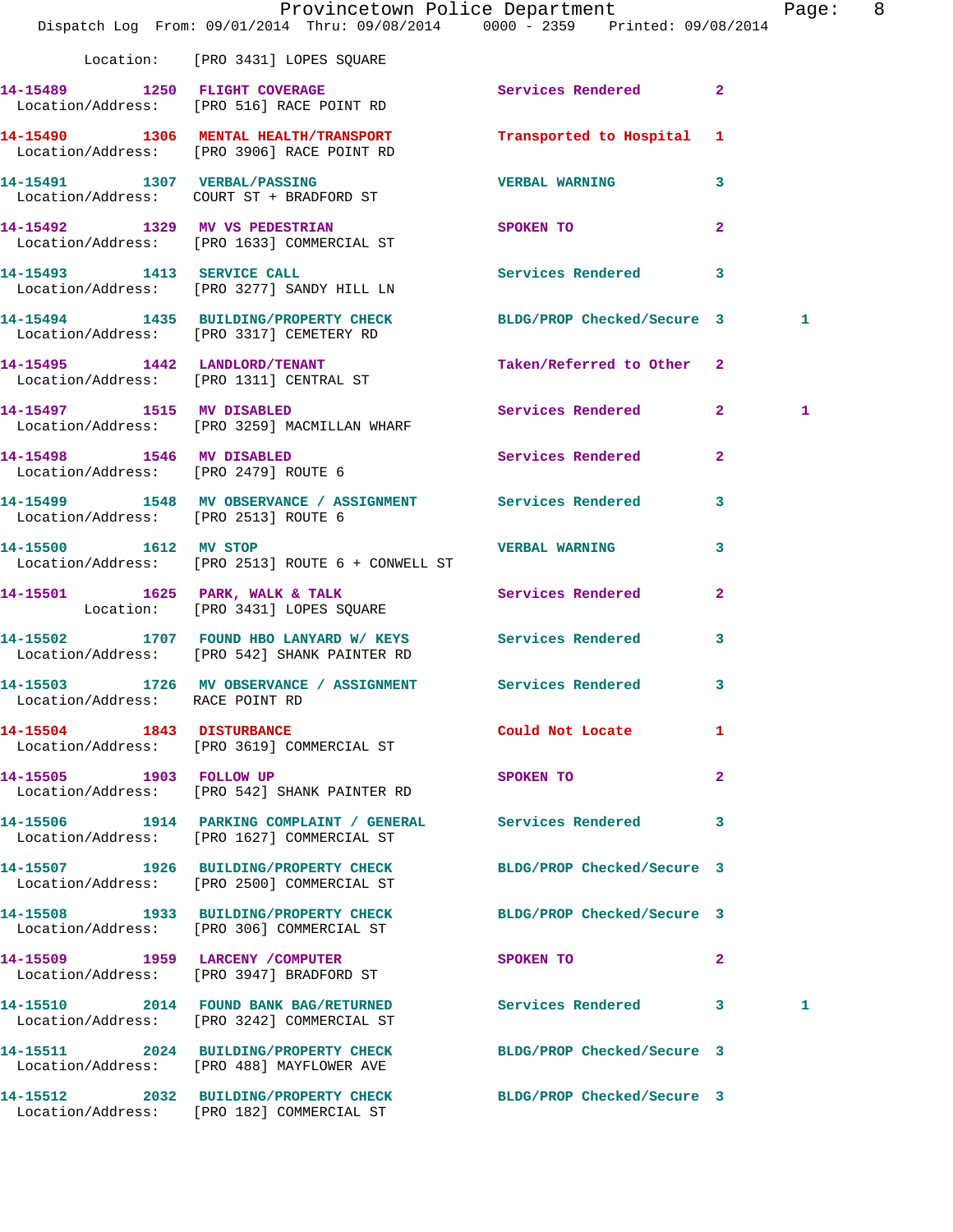|                                   | Dispatch Log From: 09/01/2014 Thru: 09/08/2014 0000 - 2359 Printed: 09/08/2014                                    | Provincetown Police Department | Page: 9                    |
|-----------------------------------|-------------------------------------------------------------------------------------------------------------------|--------------------------------|----------------------------|
|                                   | 14-15513 2034 MEDICAL EMERGENCY<br>Location/Address: [PRO 1992] COMMERCIAL ST                                     | Transported to Hospital 1      |                            |
|                                   | 14-15515 2034 BUILDING/PROPERTY CHECK<br>Location/Address: [PRO 182] COMMERCIAL ST                                | BLDG/PROP Checked/Secure 3     |                            |
| Location/Address: COMMERCIAL ST   | 14-15514 2039 ANIMAL CALL/FOX                                                                                     | Could Not Locate 2             |                            |
|                                   | 14-15518 2107 BUILDING/PROPERTY CHECK BLDG/PROP Checked/Secure 3<br>Location/Address: [PRO 105] COMMERCIAL ST     |                                |                            |
|                                   | 14-15516 2117 BUILDING/PROPERTY CHECK BLDG/PROP Checked/Secure 3<br>Location/Address: [PRO 519] RACE POINT RD     |                                |                            |
|                                   | 14-15517 2135 BUILDING/PROPERTY CHECK BLDG/PROP Checked/Secure 3<br>Location/Address: [PRO 175] COMMERCIAL ST     |                                |                            |
|                                   | 14-15519 2154 BUILDING/PROPERTY CHECK BLDG/PROP Checked/Secure 3<br>Location/Address: [PRO 530] SHANK PAINTER RD  |                                |                            |
|                                   | 14-15520 2206 PARK, WALK & TALK 2 Services Rendered 2<br>Location: [PRO 3431] LOPES SQUARE                        |                                |                            |
|                                   | 14-15521 2206 BUILDING/PROPERTY CHECK BLDG/PROP Checked/Secure 3<br>Location/Address: [PRO 2500] COMMERCIAL ST    |                                |                            |
|                                   | 14-15522 2227 BUILDING/PROPERTY CHECK BLDG/PROP Checked/Secure 3<br>Location/Address: [PRO 2219] COMMERCIAL ST    |                                |                            |
|                                   | 14-15524 2312 COMPLAINT - STREET PERFORMERS SPOKEN TO<br>Location/Address: [PRO 196] COMMERCIAL ST                |                                | $\overline{\phantom{a}}$ 3 |
|                                   | 14-15525 2317 BUILDING/PROPERTY CHECK BLDG/PROP Checked/Secure 3<br>Location/Address: [PRO 1778] SHANK PAINTER RD |                                |                            |
|                                   | 14-15526 2322 COMPLAINT - STREET PERFORMERS SPOKEN TO<br>Location/Address: [PRO 196] COMMERCIAL ST                |                                | $\overline{\phantom{a}}$ 3 |
|                                   | 14-15527 2330 BUILDING/PROPERTY CHECK BLDG/PROP Checked/Secure 3<br>Location/Address: [PRO 2568] COMMERCIAL ST    |                                |                            |
|                                   | 14-15528 2330 MV OBSERVANCE / ASSIGNMENT<br>Location/Address: BRADFORD ST + HOWLAND ST                            | Services Rendered              | 3                          |
|                                   | 14-15529 2333 BUILDING/PROPERTY CHECK<br>Location/Address: [PRO 1989] COMMERCIAL ST                               | BLDG/PROP Checked/Secure 3     |                            |
| 14-15530 2341 DISTURBANCE         | Location/Address: [PRO 204] COMMERCIAL ST                                                                         | SPOKEN TO                      | 1                          |
| 14-15531 2344 MV STOP             | Location/Address: [PRO 57] BRADFORD ST                                                                            | <b>VERBAL WARNING</b>          | 3                          |
|                                   | 14-15532 2359 BUILDING/PROPERTY CHECK BLDG/PROP Checked/Secure 3<br>Location/Address: [PRO 447] JEROME SMITH RD   |                                |                            |
| For Date: $09/04/2014$ - Thursday |                                                                                                                   |                                |                            |

| 14-15523<br>Location/Address: | 0000 | LOBBY TRAFFIC<br>FRO 5421 SHANK PAINTER RD                               | Services Rendered | 38 |
|-------------------------------|------|--------------------------------------------------------------------------|-------------------|----|
| 14-15533                      | 0010 | MV OBSERVANCE / ASSIGNMENT<br>Location/Address: [PRO 3430] COMMERCIAL ST | Services Rendered |    |
| 14-15534                      | 0027 | SUSPICIOUS ACTIVITY<br>Location/Address: [PRO 105] COMMERCIAL ST         | SPOKEN TO         |    |
| 14-15536<br>Location/Address: | 0030 | PARK, WALK & TALK<br>[PRO 3259] MACMILLAN WHARF                          | Services Rendered |    |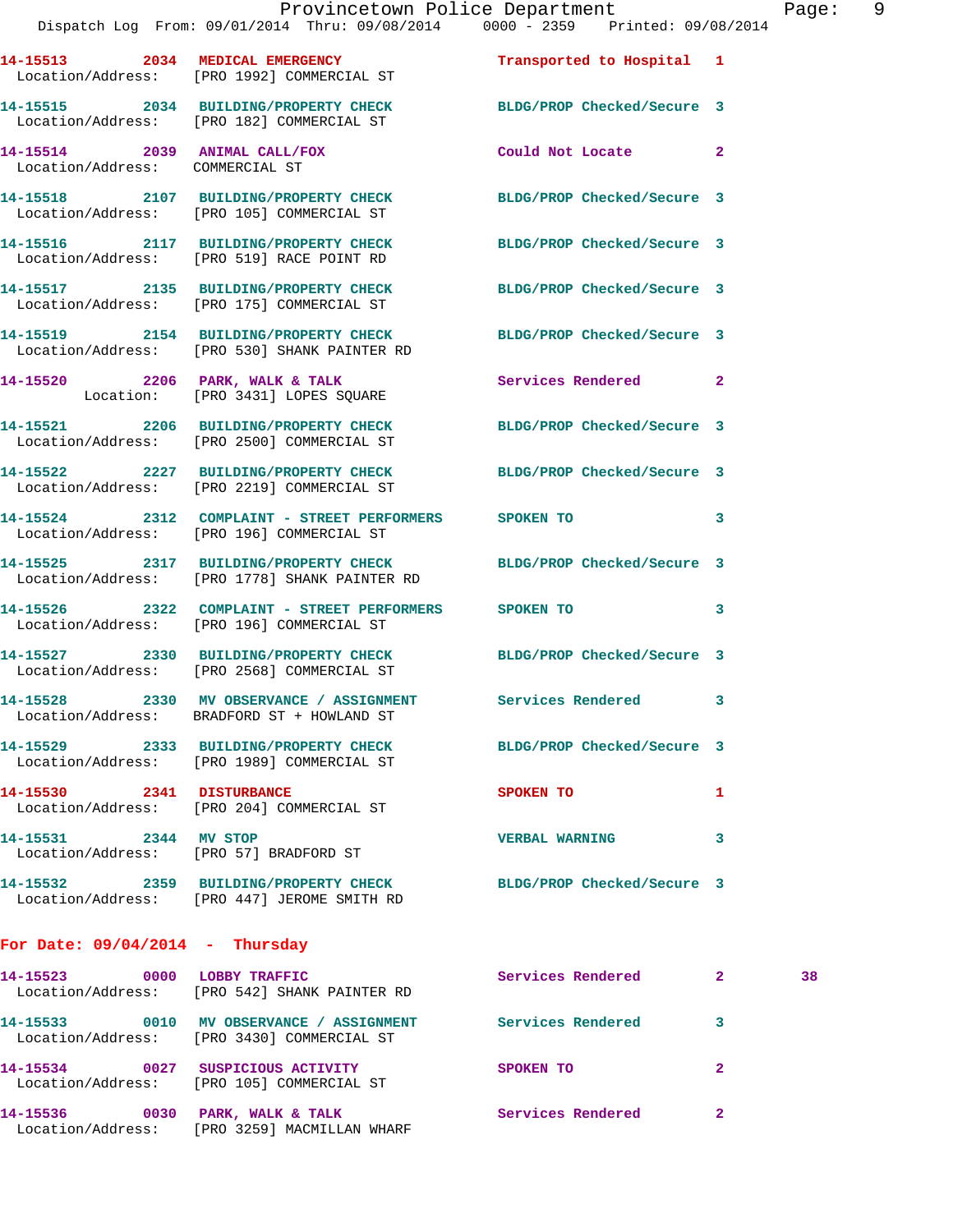Dispatch Log From: 09/01/2014 Thru: 09/08/2014 0000 - 2359 Printed: 09/08/2014

| 14-15535 0044 MV STOP<br>Location/Address: [PRO 2521] ROUTE 6 |                                                                                                                | <b>VERBAL WARNING</b>      | 3                  |
|---------------------------------------------------------------|----------------------------------------------------------------------------------------------------------------|----------------------------|--------------------|
| 14-15538 0107 MV STOP                                         | Location/Address: BRADFORD ST + FRANKLIN ST                                                                    | <b>VERBAL WARNING</b>      | 3                  |
|                                                               | 14-15539 0112 BUILDING/PROPERTY CHECK<br>Location/Address: [PRO 440] HARRY KEMP WAY                            | BLDG/PROP Checked/Secure 3 |                    |
| Location/Address: COMMERCIAL ST                               | 14-15541 0213 BUILDING/PROPERTY CHECK                                                                          | Services Rendered          | 3                  |
|                                                               | 14-15542 0225 BUILDING/PROPERTY CHECK<br>Location/Address: [PRO 2539] RYDER ST EXT                             | BLDG/PROP Checked/Secure 3 |                    |
|                                                               | 14-15543 0305 BUILDING/PROPERTY CHECK<br>Location/Address: [PRO 516] RACE POINT RD                             | BLDG/PROP Checked/Secure 3 |                    |
|                                                               | 14-15544 0323 BUILDING/PROPERTY CHECK<br>Location/Address: [PRO 444] HIGH POLE HILL                            | BLDG/PROP Checked/Secure 3 |                    |
|                                                               | 14-15545 0429 BUILDING/PROPERTY CHECK<br>Location/Address: [PRO 379] COMMERCIAL ST                             | BLDG/PROP Checked/Secure 3 |                    |
|                                                               | 14-15546 0454 BUILDING/PROPERTY CHECK<br>Location/Address: [PRO 530] SHANK PAINTER RD                          | BLDG/PROP Checked/Secure 3 |                    |
| 14-15547 0511 MV STOP                                         | Location/Address: [PRO 2043] BRADFORD ST                                                                       | <b>VERBAL WARNING</b>      | 3                  |
|                                                               | 14-15548 0515 BUILDING/PROPERTY CHECK<br>Location/Address: [PRO 554] TREMONT ST                                | BLDG/PROP Checked/Secure 3 |                    |
| Location/Address: ROUTE 6 + SNAIL RD                          | 14-15549 0547 MV OBSERVANCE / ASSIGNMENT Services Rendered                                                     |                            | 3                  |
| 14-15550 0711 TRESPASS                                        | Location/Address: [PRO 609] COMMERCIAL ST                                                                      | Services Rendered          | $\mathbf{2}$<br>-1 |
|                                                               | 14-15551 0718 ALARM - FIRE<br>Location/Address: [PRO 371] COMMERCIAL ST                                        | False Alarm                | 1                  |
|                                                               | 14-15552 0751 BUILDING/PROPERTY CHECK BLDG/PROP Checked/Secure 3<br>Location/Address: [PRO 2483] COMMERCIAL ST |                            |                    |
|                                                               | 14-15553 0753 BUILDING/PROPERTY CHECK<br>Location/Address: [PRO 1638] COMMERCIAL ST                            | BLDG/PROP Checked/Secure 3 |                    |
| 14-15554 0759 AT SCHOOL                                       | Location/Address: [PRO 569] WINSLOW ST                                                                         | Services Rendered          | 3                  |
| 14-15555 0800 LOST CAT                                        | Location/Address: [PRO 564] BAYBERRY AVE                                                                       | Could Not Locate           | $\mathbf{2}$       |
|                                                               | 14-15556 0813 CHEST PAINS/TRANSPORT<br>Location/Address: [PRO 440] HARRY KEMP WAY                              | Transported to Hospital    | 1                  |
|                                                               | 14-15557 0829 PARK, WALK & TALK<br>Location/Address: [PRO 526] RYDER ST EXT                                    | Services Rendered          | $\mathbf{2}$       |
| 14-15558 0910 A-FIB/TRANSPORT                                 | Location/Address: [PRO 3222] ALDEN ST                                                                          | Transported to Hospital    | 1                  |
|                                                               | 14-15559 0919 TOW/STREET SWEEP<br>Location/Address: [PRO 118] COMMERCIAL ST                                    | <b>Vehicle Towed</b>       | $\overline{a}$     |
|                                                               | 14-15561 0926 MV OBSERVANCE / ASSIGNMENT Services Rendered<br>Location/Address: [PRO 518] RACE POINT RD        |                            | 3                  |
| 14-15562 0944 POTTED PLANTS                                   |                                                                                                                | SPOKEN TO                  | 3                  |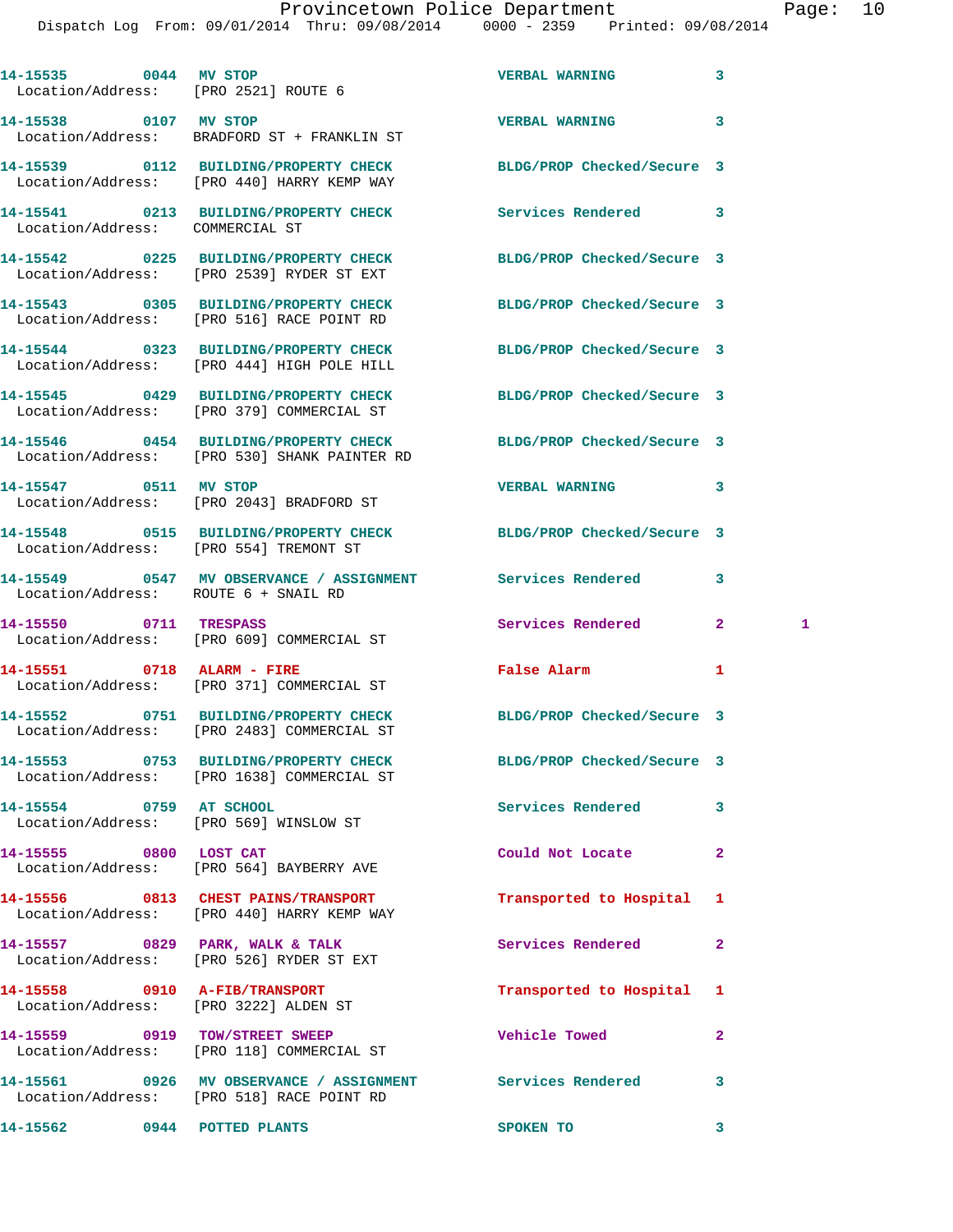|                                                   | Provincetown Police Department The Mage: 11<br>Dispatch Log From: 09/01/2014 Thru: 09/08/2014 0000 - 2359 Printed: 09/08/2014 |                            |              |
|---------------------------------------------------|-------------------------------------------------------------------------------------------------------------------------------|----------------------------|--------------|
|                                                   | Location/Address: [PRO 3333] COMMERCIAL ST                                                                                    |                            |              |
| Location/Address: TIN PAN ALLEY RD                | 14-15563 0947 VERBAL SPEED                                                                                                    | <b>VERBAL WARNING</b>      | 3            |
|                                                   | 14-15564 0957 BUILDING/PROPERTY CHECK Services Rendered 3<br>Location/Address: [PRO 3430] COMMERCIAL ST                       |                            |              |
|                                                   | 14-15565 0959 BUILDING/PROPERTY CHECK BLDG/PROP Checked/Secure 3<br>Location/Address: [PRO 571] ALDEN ST                      |                            |              |
|                                                   | 14-15566 1003 EVALUATION 1003 Services Rendered 1<br>Location/Address: [PRO 1892] SHANK PAINTER RD                            |                            |              |
|                                                   | 14-15567 1005 AMMO SURRENDERED<br>Location/Address: [PRO 66] BRADFORD ST EXT                                                  | Services Rendered 3        |              |
|                                                   | 14-15568 1012 MV OBSERVANCE / ASSIGNMENT Citation/Warning Issued 3<br>Location/Address: HIGH POLE HL + BRADFORD ST            |                            |              |
|                                                   | 14-15569 1025 BIKE ACCIDENT/FIRST AID Services Rendered 2<br>Location/Address: [PRO 2187] BRADFORD ST                         |                            |              |
|                                                   | 14-15570 1037 VERBAL CROSSWALK<br>Location/Address: CENTER ST + BRADFORD ST                                                   | <b>VERBAL WARNING</b>      | 3            |
|                                                   | 14-15571 1053 FOLLOW UP<br>Location/Address: [PRO 290] COMMERCIAL ST                                                          | FOLLOW UP                  | $\mathbf{2}$ |
|                                                   | 14-15572 1055 PET PANTRY<br>Location/Address: [PRO 285] COMMERCIAL ST                                                         | Services Rendered          | 3            |
|                                                   | 14-15573 1103 DISORDERLY<br>Location/Address: [PRO 2539] RYDER ST EXT                                                         | SPOKEN TO 2                |              |
| Location/Address: [PRO 2] ALDEN ST                | 14-15575 1105 BUILDING/PROPERTY CHECK BLDG/PROP Checked/Secure 3                                                              |                            |              |
| 14-15574 1108 SERVICE CALL                        | Location/Address: [PRO 2647] SHANK PAINTER RD                                                                                 | Services Rendered 3        |              |
| 14-15577 1122 CELL TOWER WORK                     | Location/Address: [PRO 2942] COMMERCIAL ST                                                                                    | No Action Required         | 3            |
|                                                   | 14-15578 1130 PET PANTRY (Services Rendered Location/Address: [PRO 3296] SHANK PAINTER RD                                     |                            | 3            |
| Location/Address: ROUTE 6                         | 14-15579 1228 MV OBSERVANCE / ASSIGNMENT Services Rendered                                                                    |                            | 3            |
| Location/Address: COMMERCIAL ST                   | 14-15580 1305 PARK, WALK & TALK                                                                                               | <b>Services Rendered</b> 2 |              |
|                                                   | 14-15581 1308 PARK, WALK & TALK<br>Location/Address: [PRO 191] COMMERCIAL ST                                                  | Services Rendered          | $\mathbf{2}$ |
|                                                   | 14-15582 1355 MV ACCIDENT/PAST<br>Location/Address: [PRO 433] RYDER ST EXT                                                    | Services Rendered 1        |              |
|                                                   | 14-15583 1405 BUILDING/PROPERTY CHECK Services Rendered 3<br>Location/Address: [PRO 564] BAYBERRY AVE                         |                            |              |
|                                                   | 14-15584 1410 BUILDING/PROPERTY CHECK BLDG/PROP Checked/Secure 3<br>Location/Address: [PRO 447] JEROME SMITH RD               |                            |              |
| Location: WOOD END                                | 14-15586 1507 MEDICAL EMERGENCY 1 Services Rendered 1                                                                         |                            |              |
| 14-15585 1508 MV STOP<br>Location/Address: LAW ST |                                                                                                                               | <b>VERBAL WARNING</b>      | 3            |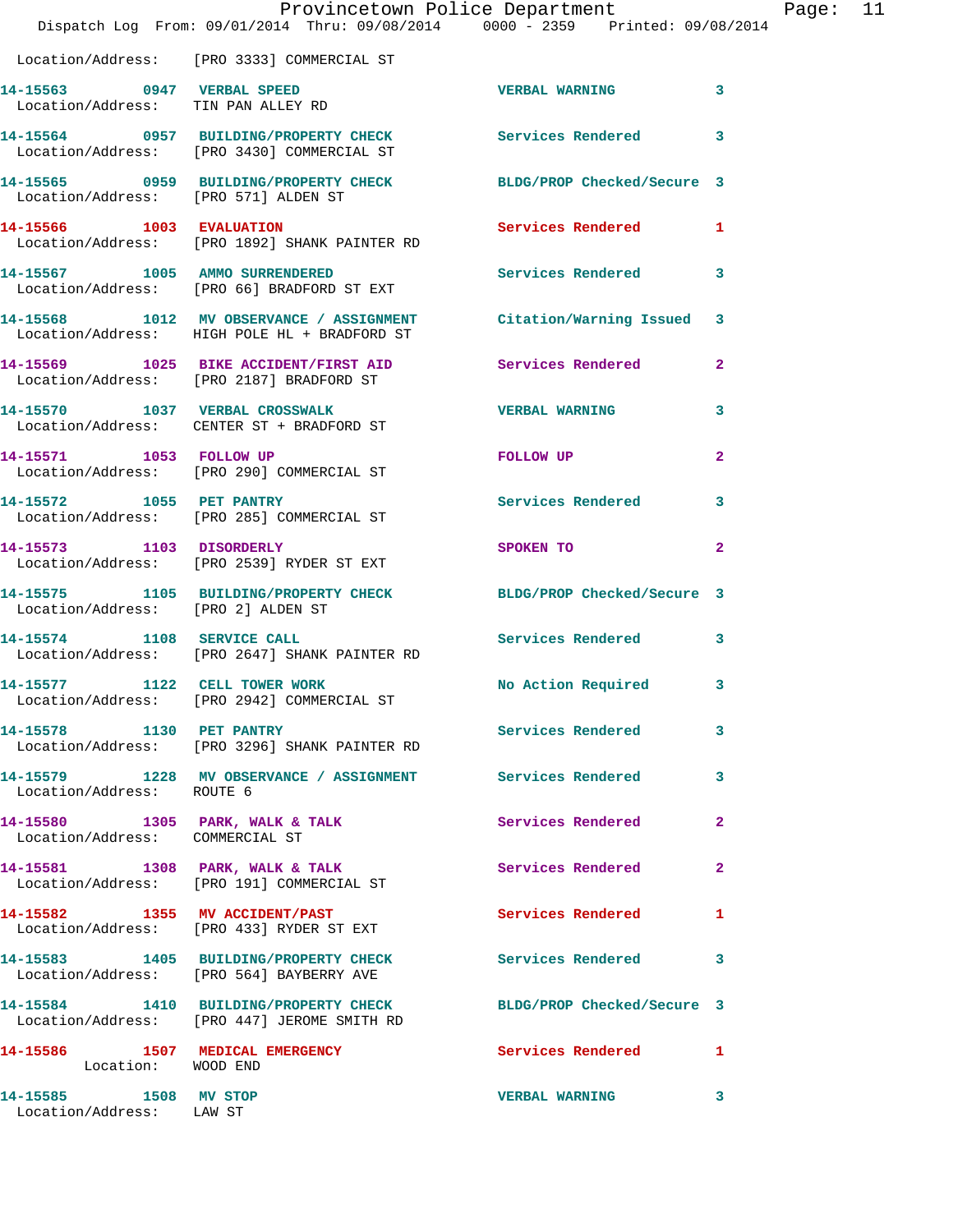| 14-15587 1516 MEDICAL EMERGENCY<br>Location/Address: [PRO 3222] ALDEN ST |                                                                                                                   | Transported to Hospital 1  |                |
|--------------------------------------------------------------------------|-------------------------------------------------------------------------------------------------------------------|----------------------------|----------------|
| 14-15588 1522 MV COMPLAINT<br>Location/Address: [PRO 2521] ROUTE 6       |                                                                                                                   | Services Rendered          | $\overline{2}$ |
|                                                                          | 14-15590 1537 MEDICAL EMERGENCY<br>Location/Address: [PRO 3947] BRADFORD ST                                       | <b>PATIENT REFUSAL</b>     | 1              |
|                                                                          | 14-15591 1613 ASSIST CITIZEN<br>Location/Address: [PRO 542] SHANK PAINTER RD                                      | SPOKEN TO                  | 3              |
| 14-15592 1623 MV ACCIDENT                                                | Location/Address: [PRO 75] CAPTAIN BERTIES WAY                                                                    | <b>GONE ON ARRIVAL</b>     | 1              |
|                                                                          | 14-15593 1634 ANIMAL CALL/DOG IN CAR SPOKEN TO<br>Location/Address: [PRO 526] RYDER ST EXT                        |                            | $\overline{2}$ |
|                                                                          | 14-15594 1929 LARCENY /FORGERY/ FRAUD<br>Location/Address: [PRO 367] COMMERCIAL ST                                | Services Rendered          | $\mathbf{2}$   |
|                                                                          | 14-15595 1951 MV ACCIDENT/PAST<br>Location/Address: [PRO 75] CAPTAIN BERTIES WAY                                  | Services Rendered          | $\mathbf{1}$   |
| Location/Address: [PRO 3287] ROUTE 6                                     | 14-15596 2022 BUILDING/PROPERTY CHECK                                                                             | BLDG/PROP Checked/Secure 3 |                |
|                                                                          | 14-15597 2032 BUILDING/PROPERTY CHECK<br>Location/Address: [PRO 175] COMMERCIAL ST                                | BLDG/PROP Checked/Secure 3 |                |
|                                                                          | 14-15598 2109 BUILDING/PROPERTY CHECK<br>Location/Address: [PRO 519] RACE POINT RD                                | BLDG/PROP Checked/Secure 3 |                |
| Location/Address: [PRO 2513] ROUTE 6                                     | 14-15599 2115 MV OBSERVANCE / ASSIGNMENT Services Rendered 3                                                      |                            |                |
|                                                                          | 14-15600 2116 ALARM - GENERAL<br>Location/Address: [PRO 187] COMMERCIAL ST                                        | Services Rendered          | $\mathbf{1}$   |
|                                                                          | 14-15602 2301 BUILDING/PROPERTY CHECK<br>Location/Address: [PRO 526] RYDER ST EXT                                 | BLDG/PROP Checked/Secure 3 |                |
| Location/Address: COMMERCIAL ST                                          | 14-15603 2321 BUILDING/PROPERTY CHECK BLDG/PROP Checked/Secure 3                                                  |                            |                |
| 14-15604 2323 HARASSMENT                                                 | Location/Address: [PRO 539] SHANK PAINTER RD                                                                      | SPOKEN TO                  |                |
|                                                                          | 14-15605 2331 BUILDING/PROPERTY CHECK BLDG/PROP Checked/Secure 3<br>Location/Address: [PRO 1778] SHANK PAINTER RD |                            |                |
| 14-15606 2335 MV STOP                                                    | Location/Address: BRADFORD ST + ANTHONY ST                                                                        | <b>VERBAL WARNING</b>      | 3              |
|                                                                          | 14-15607 2335 MV OBSERVANCE / ASSIGNMENT No Action Required<br>Location/Address: BRADFORD ST + RYDER ST           |                            | 3              |
| 14-15608 2346 MV STOP                                                    | Location: BRADFORD ST & CONWELL ST                                                                                | <b>VERBAL WARNING</b>      | 3              |
| 14-15609 2359 MV STOP                                                    | Location: BRADFORD ST & CONWELL ST                                                                                | <b>VERBAL WARNING</b>      | 3              |
|                                                                          |                                                                                                                   |                            |                |

## **For Date: 09/05/2014 - Friday**

| 14-15610<br>Location/Address: | 0003 | LOBBY TRAFFIC<br>[PRO 542] SHANK PAINTER RD | Services Rendered     |  |
|-------------------------------|------|---------------------------------------------|-----------------------|--|
| 14–15611<br>Location/Address: | 0026 | MV STOP<br>[PRO 74] BRADFORD ST EXT         | <b>VERBAL WARNING</b> |  |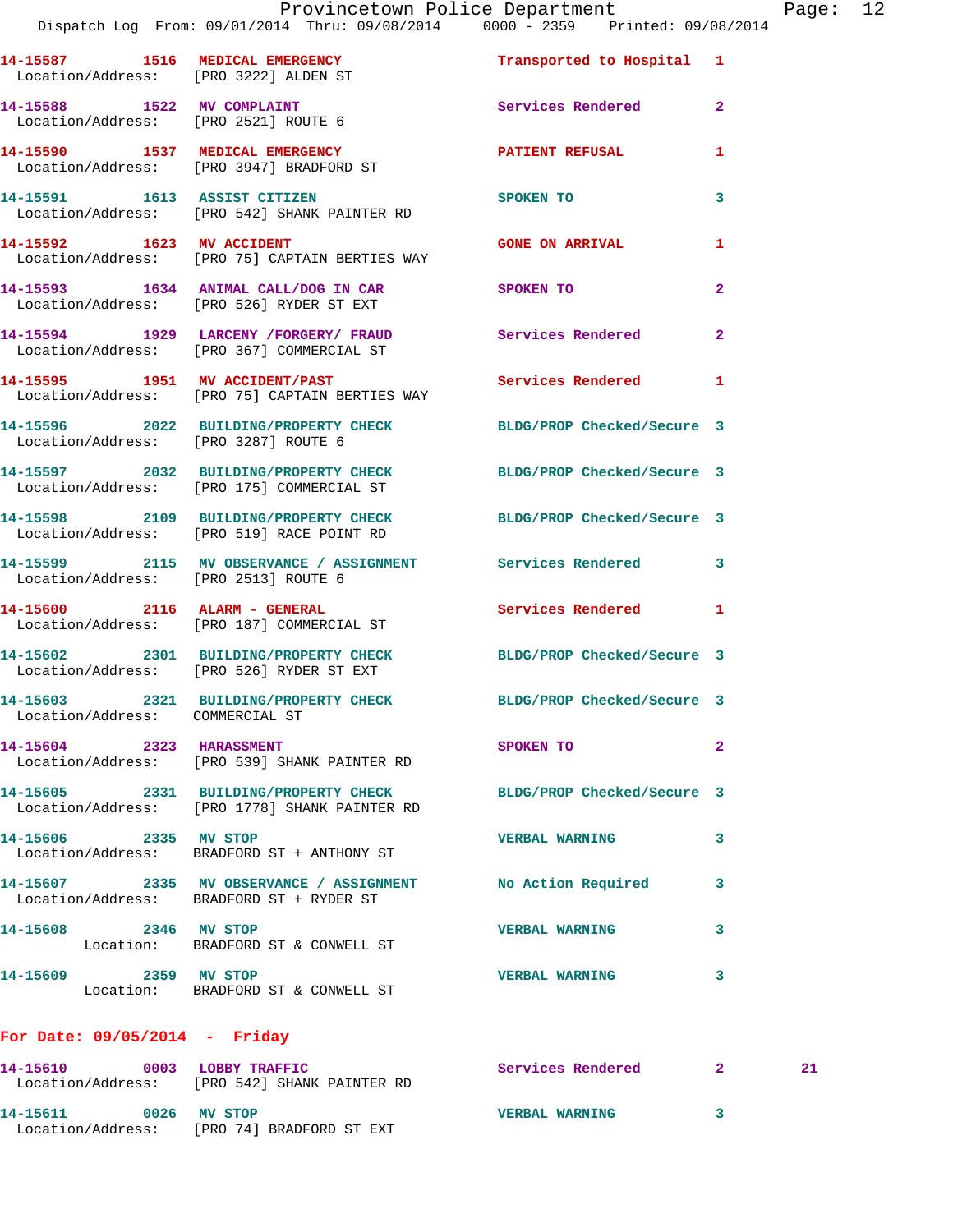|                                                             | 14-15613 0030 MV OBSERVANCE / ASSIGNMENT<br>Location/Address: BRADFORD ST + STANDISH ST | No Action Required 3       |                |
|-------------------------------------------------------------|-----------------------------------------------------------------------------------------|----------------------------|----------------|
| Location/Address: BRIGGS LN                                 | 14-15612 0033 BUILDING/PROPERTY CHECK BLDG/PROP Checked/Secure 3                        |                            |                |
| 14-15614 0054 MV STOP<br>Location/Address: BRADFORD ST      |                                                                                         | <b>VERBAL WARNING</b>      | 3              |
| 14-15615 0055 MV STOP                                       | Location/Address: BRADFORD ST + BANGS ST                                                | <b>VERBAL WARNING</b>      | 3              |
| Location: DOWN TOWN                                         | 14-15616 0104 PARK, WALK & TALK                                                         | No Action Required 2       |                |
|                                                             | 14-15617 0114 NOISE COMPLAINT<br>Location/Address: [PRO 2483] COMMERCIAL ST             | SPOKEN TO                  | 3              |
| 14-15618 0130 COMPLAINT                                     | Location/Address: [PRO 230] COMMERCIAL ST                                               | SPOKEN TO                  | $\mathbf{3}$   |
|                                                             | 14-15619 0136 NOISE COMPLAINT<br>Location/Address: [PRO 2483] COMMERCIAL ST             | <b>SPOKEN TO</b>           | $\mathbf{3}$   |
|                                                             | 14-15620 0143 BUILDING/PROPERTY CHECK<br>Location/Address: [PRO 2206] COMMERCIAL ST     | BLDG/PROP Checked/Secure 3 |                |
| 14-15621 0447 MV STOP                                       | Location/Address: [PRO 539] SHANK PAINTER RD                                            | VERBAL WARNING 3           |                |
|                                                             | 14-15622 0512 BUILDING/PROPERTY CHECK<br>Location/Address: [PRO 447] JEROME SMITH RD    | BLDG/PROP Checked/Secure 3 |                |
|                                                             | 14-15623 0513 BUILDING/PROPERTY CHECK<br>Location/Address: [PRO 3259] MACMILLAN WHARF   | BLDG/PROP Checked/Secure 3 |                |
|                                                             | 14-15624 0530 BUILDING/PROPERTY CHECK<br>Location/Address: [PRO 516] RACE POINT RD      | No Action Required 3       |                |
|                                                             | 14-15625 0621 BUILDING/PROPERTY CHECK<br>Location/Address: [PRO 1638] COMMERCIAL ST     | BLDG/PROP Checked/Secure 3 |                |
| 14-15626 0721 ANIMAL CALL                                   | Location/Address: [PRO 3287] ROUTE 6                                                    | Services Rendered 2        |                |
|                                                             | 14-15627 0722 BUILDING/PROPERTY CHECK<br>Location/Address: [PRO 2483] COMMERCIAL ST     | <b>Services Rendered</b>   | 3              |
| 14-15628 0734 ANIMAL CALL<br>Location/Address: WEST VINE ST |                                                                                         | Services Rendered          | $\mathbf{2}$   |
|                                                             | 14-15629 0759 PARK, WALK & TALK<br>Location/Address: [PRO 569] WINSLOW ST               | Services Rendered          | $\overline{2}$ |
| Location/Address: SHANK PAINTER RD                          | 14-15630 0759 MV OBSERVANCE / ASSIGNMENT Services Rendered 3                            |                            |                |
|                                                             | 14-15631 0847 911 GENERAL/TTY<br>Location/Address: [PRO 542] SHANK PAINTER RD           | Services Rendered          | 1              |
| 14-15632 0907 LOST WALLET                                   | Location/Address: [PRO 2490] PROVINCELANDS RD                                           | Services Rendered          | 3              |
| 14-15633 0916 LOST SHOES                                    | Location/Address: [PRO 2490] PROVINCELANDS RD                                           | <b>Services Rendered</b>   | $\mathbf{3}$   |
| Location/Address: CONWELL ST                                | 14-15634 0944 MV OBSERVANCE / ASSIGNMENT                                                | No Action Required 3       |                |
|                                                             | 14-15635      0956  BUILDING/PROPERTY CHECK        BLDG/PROP Checked/Secure 3           |                            |                |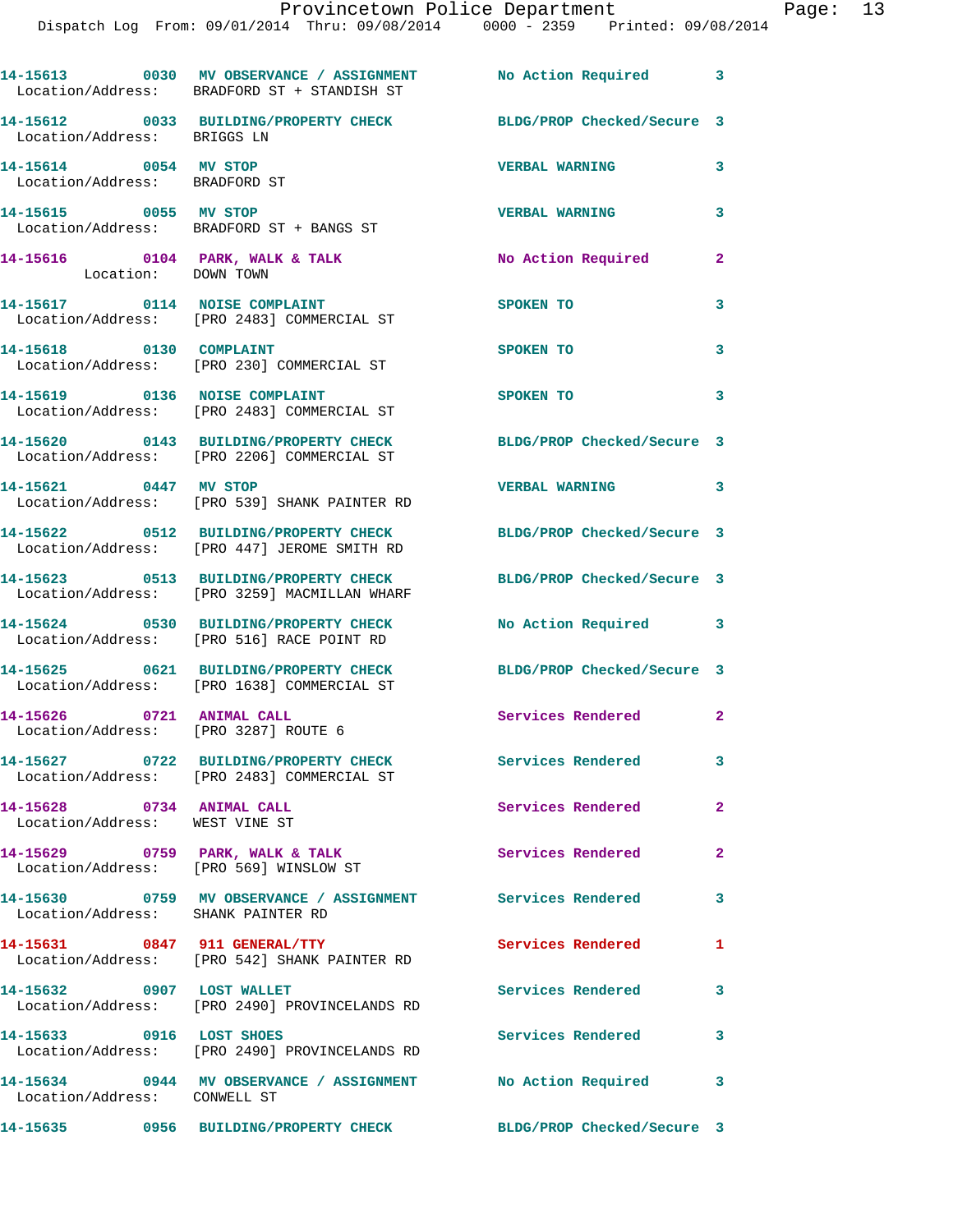|                                                                           | Provincetown Police Department<br>Dispatch Log From: 09/01/2014 Thru: 09/08/2014 0000 - 2359 Printed: 09/08/2014 |                                         |                |
|---------------------------------------------------------------------------|------------------------------------------------------------------------------------------------------------------|-----------------------------------------|----------------|
|                                                                           |                                                                                                                  |                                         |                |
| Location/Address: [PRO 3287] ROUTE 6                                      |                                                                                                                  |                                         |                |
|                                                                           | 14-15636 0958 PARK, WALK & TALK 3 Services Rendered 2<br>Location/Address: [PRO 537] SHANK PAINTER RD            |                                         |                |
|                                                                           | 14-15638 1053 BUILDING/PROPERTY CHECK Services Rendered 3<br>Location/Address: [PRO 3430] COMMERCIAL ST          |                                         |                |
|                                                                           | 14-15637 1056 BUILDING/PROPERTY CHECK BLDG/PROP Checked/Secure 3<br>Location/Address: [PRO 2500] COMMERCIAL ST   |                                         |                |
|                                                                           | 14-15640 1117 ASSIST CITIZEN<br>Location/Address: [PRO 542] SHANK PAINTER RD                                     | SPOKEN TO DESCRIPTION OF REAL PROPERTY. | 3              |
|                                                                           | 14-15641 1130 PARK, WALK & TALK<br>Location/Address: [PRO 3296] SHANK PAINTER RD                                 | Services Rendered                       | $\overline{2}$ |
|                                                                           | 14-15642 1155 BUILDING/PROPERTY CHECK<br>Location/Address: [PRO 2206] COMMERCIAL ST                              | <b>Services Rendered</b>                | 3              |
|                                                                           | 14-15643 1215 PARKING COMPLAINT / GENERAL Services Rendered<br>Location/Address: [PRO 1237] MILLER HILL RD       |                                         | 3              |
|                                                                           | 14-15644 1233 MEDICAL EMERGENCY<br>Location/Address: [PRO 516] RACE POINT RD                                     | PATIENT REFUSAL                         | 1              |
|                                                                           | 14-15645 1237 PARKING COMPLAINT / GENERAL SPOKEN TO<br>Location/Address: [PRO 1237] MILLER HILL RD               |                                         | 3              |
|                                                                           | 14-15646 1336 FOLLOW UP<br>Location/Address: [PRO 42] BRADFORD ST                                                | Services Rendered                       | $\overline{a}$ |
|                                                                           | 14-15647 1407 PARK, WALK & TALK Services Rendered Location/Address: [PRO 526] RYDER ST EXT                       |                                         | $\overline{2}$ |
|                                                                           | 14-15648 1410 BUILDING/PROPERTY CHECK Services Rendered<br>Location/Address: [PRO 2898] JEROME SMITH RD          |                                         | 3              |
| 14-15649 1627 911 GENERAL                                                 | Location: [PRO 3210] LONG POINT LIGHTHOUSE                                                                       | Services Rendered                       | $\mathbf{1}$   |
| 14-15650<br>Location/Address: [PRO 2521] ROUTE 6                          | 1634 MV OBSERVANCE / ASSIGNMENT                                                                                  | Services Rendered                       | 3              |
| 14-15651 1639 MV STOP<br>Location/Address: [PRO 2521] ROUTE 6             |                                                                                                                  | <b>VERBAL WARNING</b>                   | 3              |
| 14-15652 1649 MV STOP<br>Location/Address: [PRO 2521] ROUTE 6             |                                                                                                                  | <b>VERBAL WARNING</b>                   | 3              |
| 14-15653 1703 CHILD ENDANGERMENT<br>Location/Address: [PRO 2090] PEARL ST |                                                                                                                  | SPOKEN TO                               | $\overline{a}$ |
| 14-15654 1756 COMPLAINT                                                   | Location/Address: [PRO 2327] TELEGRAPH HILL RD                                                                   | Services Rendered                       | 3              |
|                                                                           | 14-15655 1810 911 GENERAL/OPEN LINE<br>Location/Address: [PRO 1266] NELSON AVE                                   | Could Not Locate                        | 1              |
|                                                                           | 14-15656 1921 ALARM - GENERAL<br>Location/Address: [PRO 444] HIGH POLE HILL                                      | Services Rendered                       | 1              |
|                                                                           | 14-15657 1951 BUILDING/PROPERTY CHECK BLDG/PROP Checked/Secure 3<br>Location/Address: [PRO 175] COMMERCIAL ST    |                                         |                |
|                                                                           | 14-15658 1951 PARKING COMPLAINT / GENERAL Citation/Warning Issued 3<br>Location/Address: [PRO 667] COMMERCIAL ST |                                         |                |
| 14-15659 1958 MV STOP                                                     | Location/Address: [PRO 3430] COMMERCIAL ST                                                                       | <b>VERBAL WARNING</b>                   | 3              |

Page: 14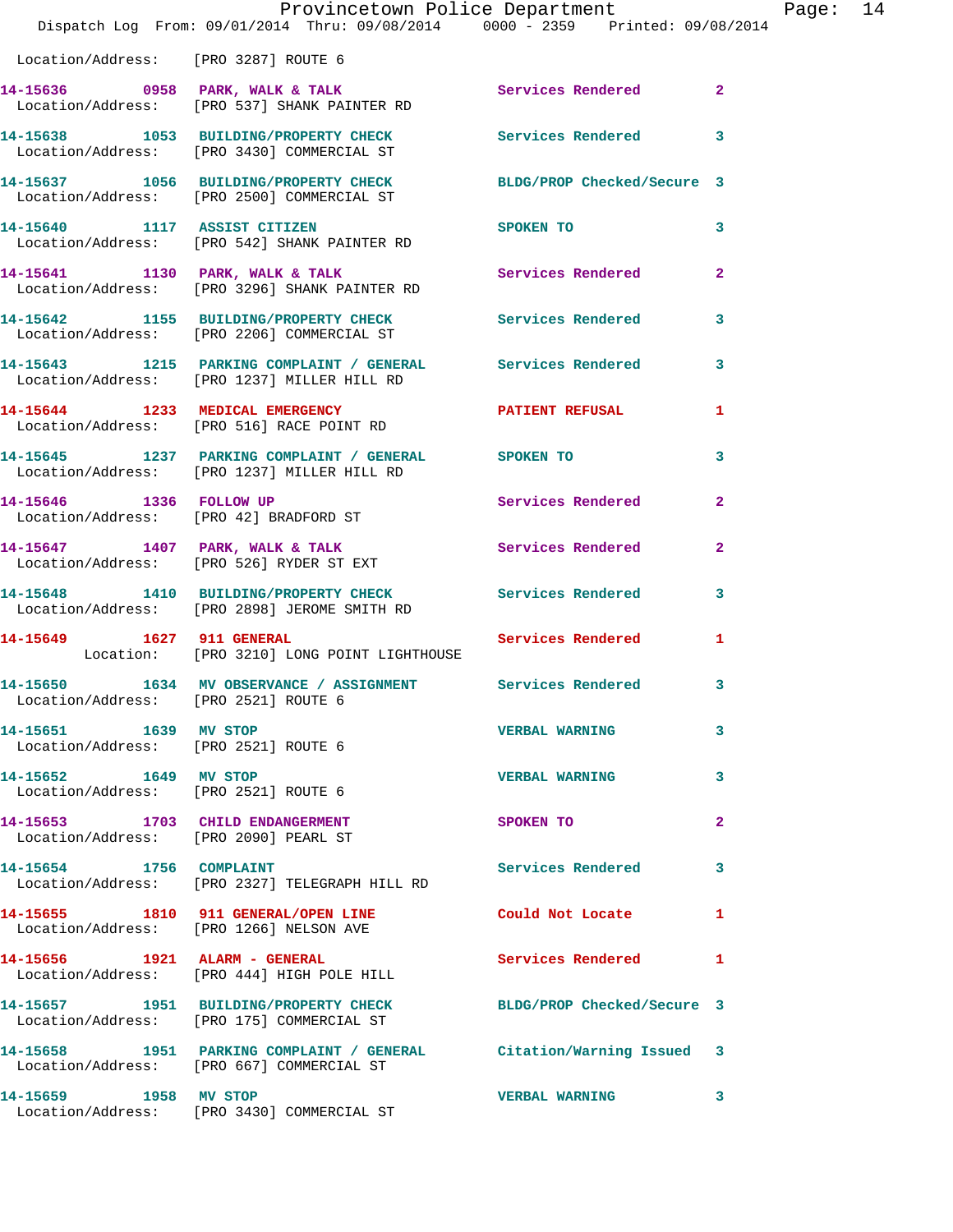|                                                         | Dispatch Log From: 09/01/2014 Thru: 09/08/2014   0000 - 2359   Printed: 09/08/2014                                   | Provincetown Police Department Page: 15 |              |    |  |
|---------------------------------------------------------|----------------------------------------------------------------------------------------------------------------------|-----------------------------------------|--------------|----|--|
|                                                         | 14-15660 2037 BUILDING/PROPERTY CHECK BLDG/PROP Checked/Secure 3<br>Location/Address: [PRO 306] COMMERCIAL ST        |                                         |              |    |  |
|                                                         | 14-15661 2047 LOST CIVIC KEYS Services Rendered 3<br>Location/Address: [PRO 542] SHANK PAINTER RD                    |                                         |              |    |  |
|                                                         | 14-15662 2056 BUILDING/PROPERTY CHECK BLDG/PROP Checked/Secure 3<br>Location/Address: [PRO 519] RACE POINT RD        |                                         |              |    |  |
|                                                         | 14-15663 2120 BUILDING/PROPERTY CHECK BLDG/PROP Checked/Secure 3<br>Location/Address: [PRO 182] COMMERCIAL ST        |                                         |              |    |  |
|                                                         | 14-15664 2123 BUILDING/PROPERTY CHECK BLDG/PROP Checked/Secure 3<br>Location/Address: [PRO 2206] COMMERCIAL ST       |                                         |              |    |  |
| 14-15665 2128 LARCENY                                   | Location/Address: [PRO 3430] COMMERCIAL ST                                                                           | Investigated                            | $\mathbf{2}$ |    |  |
|                                                         | 14-15666 2155 BUILDING/PROPERTY CHECK BLDG/PROP Checked/Secure 3<br>Location/Address: [PRO 2500] COMMERCIAL ST       |                                         |              |    |  |
| Location/Address: [PRO 3287] ROUTE 6                    | 14-15667 2209 BUILDING/PROPERTY CHECK BLDG/PROP Checked/Secure 3                                                     |                                         |              |    |  |
|                                                         | 14-15668 2212 MV STOP<br>Location/Address: [PRO 413] CONWELL ST                                                      | VERBAL WARNING 3                        |              |    |  |
|                                                         | 14-15669 2213 FOUND TD BANK CARD Services Rendered<br>Location/Address: [PRO 542] SHANK PAINTER RD                   |                                         | 3            |    |  |
| 14-15670 2218 COMPLAINT<br>Location/Address: HOBSON AVE |                                                                                                                      | <b>Unfounded</b>                        | 3            |    |  |
|                                                         | 14-15671 2223 FOUND GALAXY PHONE Services Rendered<br>Location/Address: [PRO 542] SHANK PAINTER RD                   |                                         | 3            |    |  |
|                                                         | 14-15672 2321 BUILDING/PROPERTY CHECK BLDG/PROP Checked/Secure 3<br>Location/Address: [PRO 1778] SHANK PAINTER RD    |                                         |              |    |  |
|                                                         | 14-15673   2334   BUILDING/PROPERTY CHECK   BLDG/PROP Checked/Secure   3<br>Location/Address: [PRO 526] RYDER ST EXT |                                         |              |    |  |
|                                                         | 14-15674 2337 MV OBSERVANCE / ASSIGNMENT<br>Location/Address: BRADFORD ST + RYDER ST                                 | <b>Services Rendered</b>                |              |    |  |
| 14-15675 2343 MV STOP                                   | Location/Address: [PRO 433] RYDER ST EXT                                                                             | <b>VERBAL WARNING</b>                   | 3            |    |  |
| 14-15676 2352 MV STOP<br>Location/Address: RYDER ST     |                                                                                                                      | <b>VERBAL WARNING</b>                   | 3            |    |  |
|                                                         | 14-15677 2357 BUILDING/PROPERTY CHECK BLDG/PROP Checked/Secure 3<br>Location/Address: [PRO 3256] COMMERCIAL ST       |                                         |              |    |  |
| 14-15678 2358 FOLLOW UP                                 | Location/Address: [PRO 3947] BRADFORD ST                                                                             | No Action Required 2                    |              |    |  |
| For Date: $09/06/2014$ - Saturday                       |                                                                                                                      |                                         |              |    |  |
|                                                         | 14-15679 0002 LOBBY TRAFFIC<br>Location/Address: [PRO 542] SHANK PAINTER RD                                          | Services Rendered 2                     |              | 37 |  |
| Location: CENTER ROAM                                   | 14-15680 0012 PARK, WALK & TALK                                                                                      | Services Rendered                       | -2           |    |  |
|                                                         | 14-15681 0028 BUILDING/PROPERTY CHECK BLDG/PROP Checked/Secure 3<br>Location/Address: [PRO 530] SHANK PAINTER RD     |                                         |              |    |  |

**14-15682 0035 SERVICE CALL Services Rendered 3** 

Location/Address: [PRO 1362] CONANT ST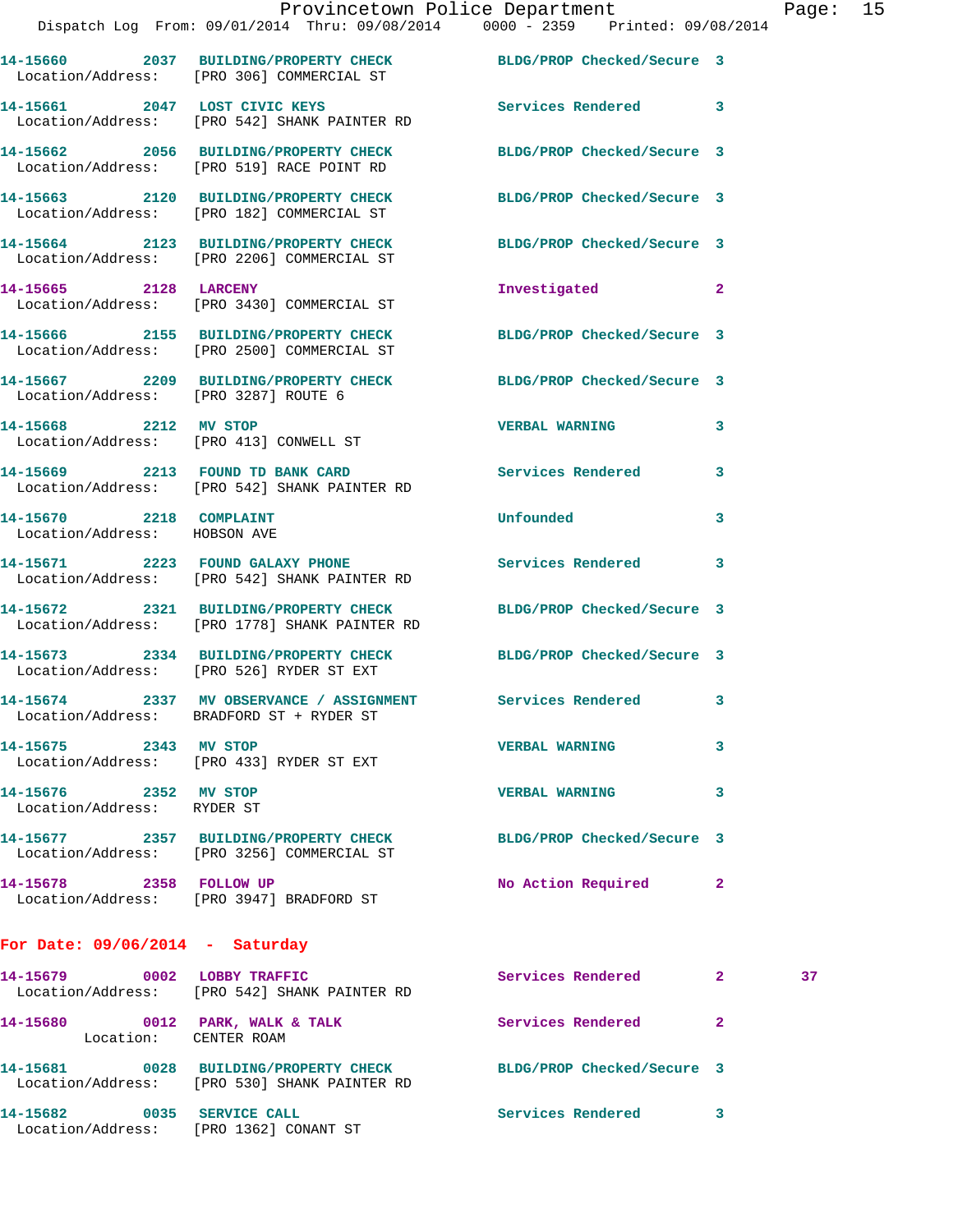Dispatch Log From: 09/01/2014 Thru: 09/08/2014 0000 - 2359 Printed: 09/08/2014

|                                                                        | 14-15683 0047 MV OBSERVANCE / ASSIGNMENT Services Rendered<br>Location/Address: [PRO 2577] BRADFORD ST   |                            | 3              |
|------------------------------------------------------------------------|----------------------------------------------------------------------------------------------------------|----------------------------|----------------|
| 14-15684 0051 MV STOP                                                  | Location/Address: [PRO 43] BRADFORD ST                                                                   | <b>VERBAL WARNING</b>      | 3              |
|                                                                        | 14-15686 0106 BUILDING/PROPERTY CHECK<br>Location/Address: [PRO 3430] COMMERCIAL ST                      | <b>Services Rendered</b>   | 3              |
| 14-15687 0114 MV STOP                                                  | Location/Address: [PRO 105] COMMERCIAL ST                                                                | <b>VERBAL WARNING</b>      | 3              |
|                                                                        | 14-15689 0158 BUILDING/PROPERTY CHECK<br>Location/Address: [PRO 3256] COMMERCIAL ST                      | BLDG/PROP Checked/Secure 3 |                |
| 14-15690 0200 MV STOP                                                  | Location/Address: [PRO 43] BRADFORD ST                                                                   | <b>VERBAL WARNING</b>      | 3              |
| Location/Address: BRIGGS LN                                            | 14-15691 0205 BUILDING/PROPERTY CHECK                                                                    | Services Rendered          | 3              |
| 14-15693 0349 NOISE COMPLAINT<br>Location/Address: [PRO 1666] BANGS ST |                                                                                                          | SPOKEN TO                  | 3              |
|                                                                        | 14-15694 0405 BUILDING/PROPERTY CHECK<br>Location/Address: [PRO 2568] COMMERCIAL ST                      | BLDG/PROP Checked/Secure 3 |                |
|                                                                        | 14-15695 0413 BUILDING/PROPERTY CHECK<br>Location/Address: [PRO 516] RACE POINT RD                       | BLDG/PROP Checked/Secure 3 |                |
|                                                                        | 14-15696 0518 BUILDING/PROPERTY CHECK<br>Location/Address: [PRO 3259] MACMILLAN WHARF                    | BLDG/PROP Checked/Secure 3 |                |
| 14-15697 0540 MV STOP<br>Location/Address: ROUTE 6                     |                                                                                                          | <b>VERBAL WARNING</b>      | 3              |
|                                                                        | 14-15698 0541 PARK, WALK & TALK/PROPERTY No Action Required<br>Location/Address: [PRO 516] RACE POINT RD |                            | $\mathbf{2}$   |
| Location/Address: [PRO 2519] ROUTE 6                                   | 14-15699       0545   MV OBSERVANCE / ASSIGNMENT      Services Rendered                                  |                            | 3              |
| 14-15700 0710 DISORDERLY/ARREST                                        | Location/Address: [PRO 146] COMMERCIAL ST                                                                | Arrest(s) Made             | $\overline{2}$ |
|                                                                        | Refer To Arrest: 14-230-AR<br>Refer To $P/C$ : $14-231-AR$                                               |                            |                |
|                                                                        | 14-15701 0736 MEDICAL EMERGENCY<br>Location/Address: [PRO 542] SHANK PAINTER RD                          | Transported to Hospital 1  |                |
|                                                                        | 14-15703 0907 PARKING COMPLAINT / GENERAL<br>Location/Address: [PRO 1279] ATLANTIC AVE                   | <b>GONE ON ARRIVAL</b>     | 3              |
|                                                                        | 14-15704 0928 BUILDING/PROPERTY CHECK<br>Location/Address: [PRO 2500] COMMERCIAL ST                      | BLDG/PROP Checked/Secure 3 |                |
|                                                                        | 14-15706 0955 BUILDING/PROPERTY CHECK<br>Location/Address: [PRO 2206] COMMERCIAL ST                      | BLDG/PROP Checked/Secure 3 |                |
| 14-15707 1006 VANDALISM                                                | Location/Address: [PRO 3317] CEMETERY RD                                                                 | Services Rendered          | 3              |
|                                                                        | 14-15708 1027 LARCENY /FORGERY/ FRAUD<br>Location/Address: [PRO 3430] COMMERCIAL ST                      | Investigated               | $\mathbf{2}$   |
|                                                                        | 14-15709 1049 MEDICAL EMERGENCY<br>Location/Address: [PRO 230] COMMERCIAL ST                             | Transported to Hospital 1  |                |
| Location/Address: [PRO 87] CENTER ST                                   | 14-15710 1126 ASSIST AGENCY / MUTUAL AID Services Rendered 3                                             |                            |                |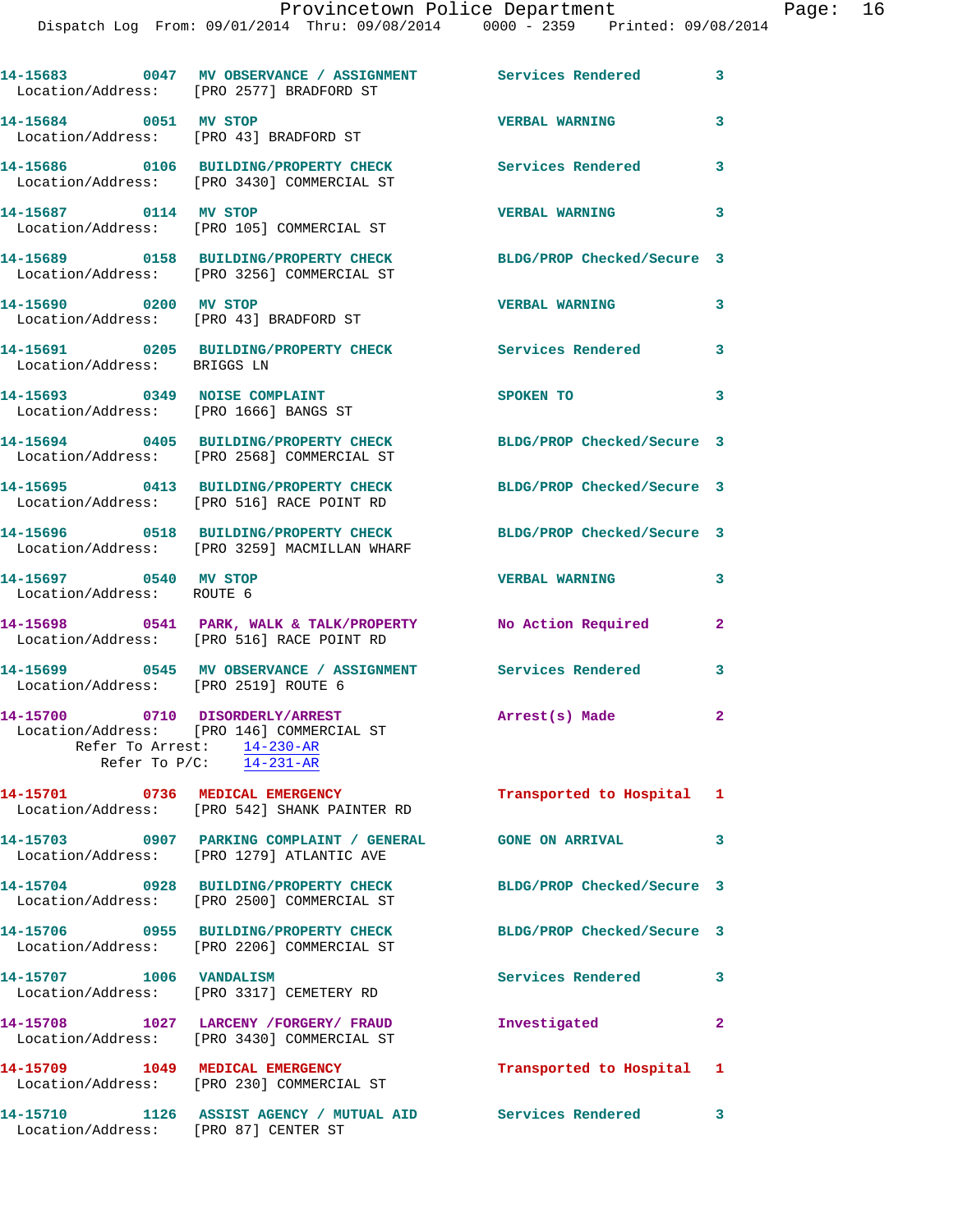## Provincetown Police Department Page: 17

|                                                              | 14-15711 1128 FOUND CAMERA CANNON/CASH Services Rendered<br>Location: [PRO 3431] LOPES SQUARE                                         |                                      | 3                       |   |
|--------------------------------------------------------------|---------------------------------------------------------------------------------------------------------------------------------------|--------------------------------------|-------------------------|---|
|                                                              | 14-15712 1157 FOLLOW UP<br>Location/Address: [PRO 2741] COMMERCIAL ST                                                                 | FOLLOW UP                            | $\overline{2}$          |   |
| Location/Address: [PRO 571] ALDEN ST                         | 14-15713 1330 BUILDING/PROPERTY CHECK BLDG/PROP Checked/Secure 3                                                                      |                                      |                         |   |
|                                                              | 14-15714 1335 MV VANDALISM<br>Location/Address: [PRO 3670] SHANK PAINTER RD                                                           | SPOKEN TO                            | $\overline{a}$          |   |
|                                                              | 14-15715 1338 MV ACCIDENT<br>Location/Address: COMMERCIAL ST + COURT ST                                                               | <b>GONE ON ARRIVAL</b>               | 1                       |   |
|                                                              | 14-15716 1353 PARADE<br>Location: [PRO 3431] LOPES SQUARE                                                                             | Services Rendered                    | $\mathbf{2}$            |   |
|                                                              | 14-15717 1354 ANIMAL CALL<br>Location/Address: [PRO 1195] COMMERCIAL ST                                                               | SPOKEN TO                            | $\overline{a}$          |   |
|                                                              | 14-15718 1415 ANIMAL CALL<br>Location/Address: STANDISH ST + COMMERCIAL ST                                                            | SPOKEN TO                            | $\overline{2}$          |   |
|                                                              | 14-15719 1510 FOUND ROCKLAND TRUST DEBIT Services Rendered<br>Location/Address: [PRO 542] SHANK PAINTER RD                            |                                      | 3                       |   |
|                                                              | 14-15720    1610    ANIMAL CALL<br>Location/Address: [PRO 525] COMMERCIAL ST                                                          | SPOKEN TO                            | $\overline{a}$          |   |
|                                                              | 14-15721 1616 FOUND DOG/CHOC LAB Services Rendered<br>Location/Address: [PRO 2872] COMMERCIAL ST                                      |                                      | $\mathbf{2}$            |   |
|                                                              | 14-15722 1620 FOUND BANK CARD/RETURNED Services Rendered<br>Location/Address: [PRO 2872] COMMERCIAL ST                                |                                      | 3 <sup>7</sup>          | 1 |
| 14-15723 1629 COMPLAINT                                      | Location/Address: [PRO 37] BRADFORD ST                                                                                                | SPOKEN TO THE STATE OF THE SPOKEN TO | 3                       |   |
|                                                              | 14-15724 1639 PARK, WALK & TALK 1988 Services Rendered<br>Location/Address: [PRO 165] COMMERCIAL ST                                   |                                      | $\overline{2}$          |   |
|                                                              | 14-15725 1703 MISSING PERSON<br>Location/Address: [PRO 2499] RACE POINT RD                                                            | Services Rendered                    | 1                       |   |
|                                                              | 14-15726 1759 ASSIST AGENCY / NPS ARREST Arrest(s) Made<br>Location/Address: PROVINCELANDS RD + ROUTE 6<br>Refer To Arrest: 14-232-AR |                                      | $\overline{\mathbf{3}}$ |   |
|                                                              | 14-15727 1817 BUILDING/PROPERTY CHECK<br>Location/Address: [PRO 1778] SHANK PAINTER RD                                                | BLDG/PROP Checked/Secure 3           |                         |   |
| 14-15728 1840 TRAFFIC CONTROL<br>Location/Address: PRINCE ST |                                                                                                                                       | Services Rendered                    | 3                       |   |
|                                                              | 14-15729 1847 ALARM - FIRE<br>Location/Address: [PRO 371] COMMERCIAL ST                                                               | <b>False Alarm</b>                   | 1                       |   |
| 14-15730 1850 FOUND MASS ID                                  | Location/Address: [PRO 542] SHANK PAINTER RD                                                                                          | Services Rendered                    | 3                       |   |
| 14-15731 1904 MV DISABLED                                    | Location/Address: PLEASANT ST + COMMERCIAL ST                                                                                         | <b>Vehicle Towed</b>                 | $\mathbf{2}$            |   |
| 14-15732 1947 DISTURBANCE<br>Location/Address: COMMERCIAL ST |                                                                                                                                       | Services Rendered                    | 1                       |   |
| 14-15733 1949 DISORDERLY                                     |                                                                                                                                       | Arrest(s) Made                       | $\mathbf{2}$            |   |

 Location/Address: [PRO 3392] COMMERCIAL ST Refer To Arrest: 14-233-AR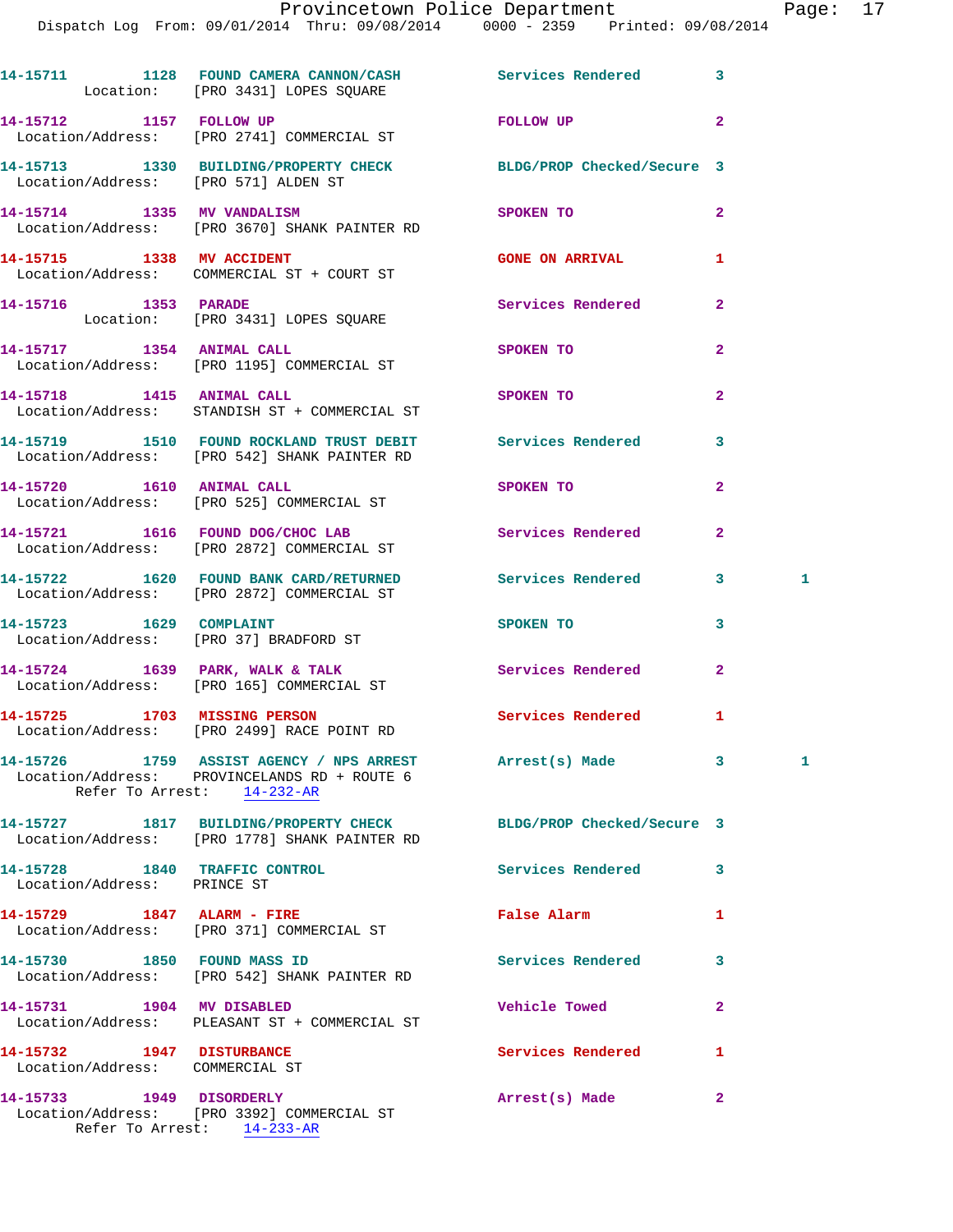|                                 | 14-15734 2019 ALARM - FIRE<br>Location/Address: [PRO 371] COMMERCIAL ST                                          | False Alarm and the state of the state of the state of the state of the state of the state of the state of the | $\mathbf{1}$   |    |
|---------------------------------|------------------------------------------------------------------------------------------------------------------|----------------------------------------------------------------------------------------------------------------|----------------|----|
|                                 | 14-15735 2101 BUILDING/PROPERTY CHECK<br>Location/Address: [PRO 175] COMMERCIAL ST                               | BLDG/PROP Checked/Secure 3                                                                                     |                |    |
|                                 | 14-15736 2124 MV COMPLAINT<br>Location/Address: [PRO 526] RYDER ST EXT                                           | <b>VERBAL WARNING</b>                                                                                          | $\mathbf{2}$   |    |
|                                 | 14-15737 2147 NOISE COMPLAINT<br>Location/Address: [PRO 3550] PILGRIM HEIGHTS RD                                 | SPOKEN TO                                                                                                      | 3              |    |
|                                 | 14-15738 2201 MV COMPLAINT<br>Location/Address: SHANK PAINTER RD + JEROME SMITH RD                               | Could Not Locate                                                                                               | $\mathbf{2}$   |    |
|                                 | 14-15739 2207 MEDICAL EMERGENCY<br>Location/Address: [PRO 453] KILEY CT                                          | Transported to Hospital 1                                                                                      |                |    |
|                                 | 14-15740 2225 BUILDING/PROPERTY CHECK<br>Location/Address: [PRO 2675] COMMERCIAL ST                              | BLDG/PROP Checked/Secure 3                                                                                     |                |    |
|                                 | 14-15741 2240 DISTURBANCE<br>Location/Address: [PRO 399] COMMERCIAL ST                                           | Peace Restored <b>Seaps</b>                                                                                    | 1              |    |
|                                 | 14-15742 2240 DISTURBANCE<br>Location/Address: [PRO 3430] COMMERCIAL ST                                          | Peace Restored and the sea                                                                                     | 1              |    |
|                                 | 14-15743 2323 BUILDING/PROPERTY CHECK BLDG/PROP Checked/Secure 3<br>Location/Address: [PRO 530] SHANK PAINTER RD |                                                                                                                |                |    |
| 14-15744 2333 HAZARDS           | Location/Address: [PRO 2052] COMMERCIAL ST                                                                       | Could Not Locate                                                                                               | $\overline{2}$ |    |
|                                 | 14-15745 2344 BUILDING/PROPERTY CHECK BLDG/PROP Checked/Secure 3<br>Location/Address: [PRO 306] COMMERCIAL ST    |                                                                                                                |                |    |
| For Date: $09/07/2014$ - Sunday |                                                                                                                  |                                                                                                                |                |    |
|                                 | 14-15748 0000 LOBBY TRAFFIC Services Rendered 2<br>Location/Address: [PRO 542] SHANK PAINTER RD                  |                                                                                                                |                | 24 |
|                                 | 14-15747 0004 BUILDING/PROPERTY CHECK<br>Location/Address: [PRO 182] COMMERCIAL ST                               | BLDG/PROP Checked/Secure 3                                                                                     |                |    |
|                                 | 14-15749 0055 ALARM - GENERAL<br>Location/Address: [PRO 444] HIGH POLE HILL                                      | Services Rendered                                                                                              | 1              |    |
|                                 | 14-15751 0107 BUILDING/PROPERTY CHECK BLDG/PROP Checked/Secure 3<br>Location/Address: [PRO 519] RACE POINT RD    |                                                                                                                |                |    |
|                                 | 14-15752 0118 PARK, WALK & TALK<br>Location/Address: [PRO 165] COMMERCIAL ST                                     | Services Rendered                                                                                              | $\mathbf{2}$   |    |
|                                 | 14-15753 0119 BUILDING/PROPERTY CHECK BLDG/PROP Checked/Secure 3<br>Location/Address: [PRO 2500] COMMERCIAL ST   |                                                                                                                |                |    |
| 14-15755 0125 MV STOP           | Location/Address: [PRO 3456] RYDER ST EXT                                                                        | Citation/Warning Issued 3                                                                                      |                |    |
|                                 | 14-15756 0154 BUILDING/PROPERTY CHECK<br>Location/Address: [PRO 3256] COMMERCIAL ST                              | BLDG/PROP Checked/Secure 3                                                                                     |                |    |
|                                 | 14-15757 0523 BUILDING/PROPERTY CHECK<br>Location/Address: [PRO 1778] SHANK PAINTER RD                           | BLDG/PROP Checked/Secure 3                                                                                     |                |    |
|                                 | 14-15758 0537 BUILDING/PROPERTY CHECK<br>Location/Address: [PRO 545] SHANK PAINTER RD                            | BLDG/PROP Checked/Secure 3                                                                                     |                |    |
|                                 | 14-15759 0558 BUILDING/PROPERTY CHECK BLDG/PROP Checked/Secure 3                                                 |                                                                                                                |                |    |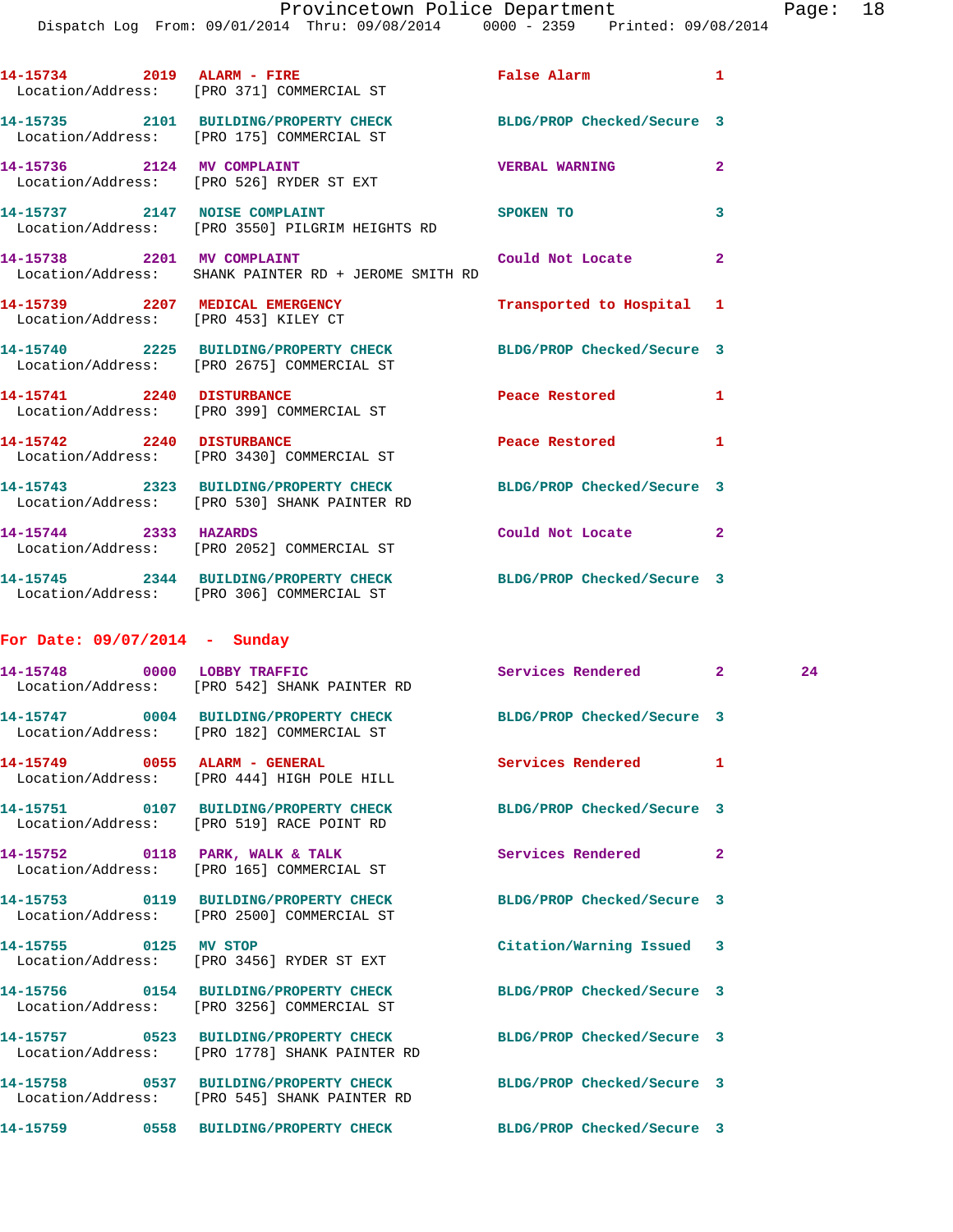|                             | Dispatch Log From: 09/01/2014 Thru: 09/08/2014 0000 - 2359 Printed: 09/08/2014                                 | Provincetown Police Department |              | Page: | 19 |
|-----------------------------|----------------------------------------------------------------------------------------------------------------|--------------------------------|--------------|-------|----|
|                             | Location/Address: [PRO 3430] COMMERCIAL ST                                                                     |                                |              |       |    |
|                             | 14-15760 0614 BUILDING/PROPERTY CHECK BLDG/PROP Checked/Secure 3<br>Location/Address: [PRO 2568] COMMERCIAL ST |                                |              |       |    |
|                             | 14-15761 0729 ALARM - GENERAL<br>Location/Address: [PRO 1345] COMMERCIAL ST                                    | False Alarm <b>Example 20</b>  | $\mathbf{1}$ |       |    |
|                             | 14-15762 0758 RESIDENTIAL BURGLAR<br>Location/Address: [PRO 3639] PLEASANT ST                                  | False Alarm                    | 1            |       |    |
|                             | 14-15763 0804 ALARM - FIRE<br>Location/Address: [PRO 371] COMMERCIAL ST                                        | False Alarm                    | 1            |       |    |
|                             | 14-15764 0826 STOP SIGN NOTICE<br>Location/Address: COURT ST + BRADFORD ST                                     | Taken/Referred to Other 3      |              |       |    |
|                             | 14-15765 0838 FOUND WALLET/RETURNED Services Rendered 3<br>Location/Address: [PRO 542] SHANK PAINTER RD        |                                |              | 1     |    |
|                             | 14-15766 0902 BUILDING/PROPERTY CHECK Services Rendered 3<br>Location/Address: [PRO 3259] MACMILLAN WHARF      |                                |              |       |    |
|                             | 14-15767 0910 THROAT PAIN/TRANSPORT<br>Location/Address: [PRO 1402] NELSON AVE                                 | Transported to Hospital 1      |              |       |    |
|                             | 14-15769 0931 MV OBSERVANCE / ASSIGNMENT Services Rendered 3<br>Location/Address: HIGH POLE HL + BRADFORD ST   |                                |              |       |    |
|                             | 14-15770 1015 FOUND PURSE/RETURNED<br>Location/Address: [PRO 106] COMMERCIAL ST                                | Services Rendered 3            |              | 1     |    |
| 14-15772 1108 LOST WALLET   | Location/Address: [PRO 542] SHANK PAINTER RD                                                                   | Services Rendered              | 3            |       |    |
|                             | 14-15773 1113 PHONE CALL<br>Location/Address: [PRO 991] MECHANIC ST                                            | No Action Required             | $\mathbf{3}$ |       |    |
|                             | 14-15774 1133 EMERGENCY WATER DEPT CALL Services Rendered<br>Location/Address: [PRO 1835] NELSON AVE           |                                | $\mathbf{3}$ |       |    |
| 14-15775 1247 FOUND LICENSE | Location: [PRO 3431] LOPES SQUARE                                                                              | Services Rendered 3            |              |       |    |
|                             | 14-15776 1347 UNCONSCIOUS/TRANSPORT<br>Location/Address: [PRO 1544] COMMERCIAL ST                              | Transported to Hospital 1      |              |       |    |
|                             | 14-15777 1402 ALI SCREEN FAILURE<br>Location/Address: [PRO 542] SHANK PAINTER RD                               | Taken/Referred to Other 1      |              |       |    |
| 14-15778 1405 WALK-UP       | Location/Address: [PRO 1892] SHANK PAINTER RD                                                                  | Services Rendered 1            |              |       |    |
|                             | 14-15779 1406 VERBAL SPEED<br>Location/Address: CARVER ST + BRADFORD ST                                        | <b>VERBAL WARNING</b>          | 3            |       |    |
| 14-15780 1427 AT SCHOOL     | Location/Address: [PRO 569] WINSLOW ST                                                                         | No Action Required 3           |              |       |    |
|                             | 14-15781 1510 COMPLAINT - STREET PERFORMERS Services Rendered<br>Location/Address: [PRO 305] COMMERCIAL ST     |                                | 3            |       |    |
| 14-15782 1520 MV DISABLED   | Location/Address: [PRO 1351] COMMERCIAL ST                                                                     | Services Rendered              | $\mathbf{2}$ |       |    |
|                             | 14-15784 1521 PARK, WALK & TALK<br>Location/Address: [PRO 105] COMMERCIAL ST                                   | Services Rendered              | $\mathbf{2}$ |       |    |
|                             | 14-15786 1614 BUILDING/PROPERTY CHECK BLDG/PROP Checked/Secure 3<br>Location/Address: [PRO 175] COMMERCIAL ST  |                                |              |       |    |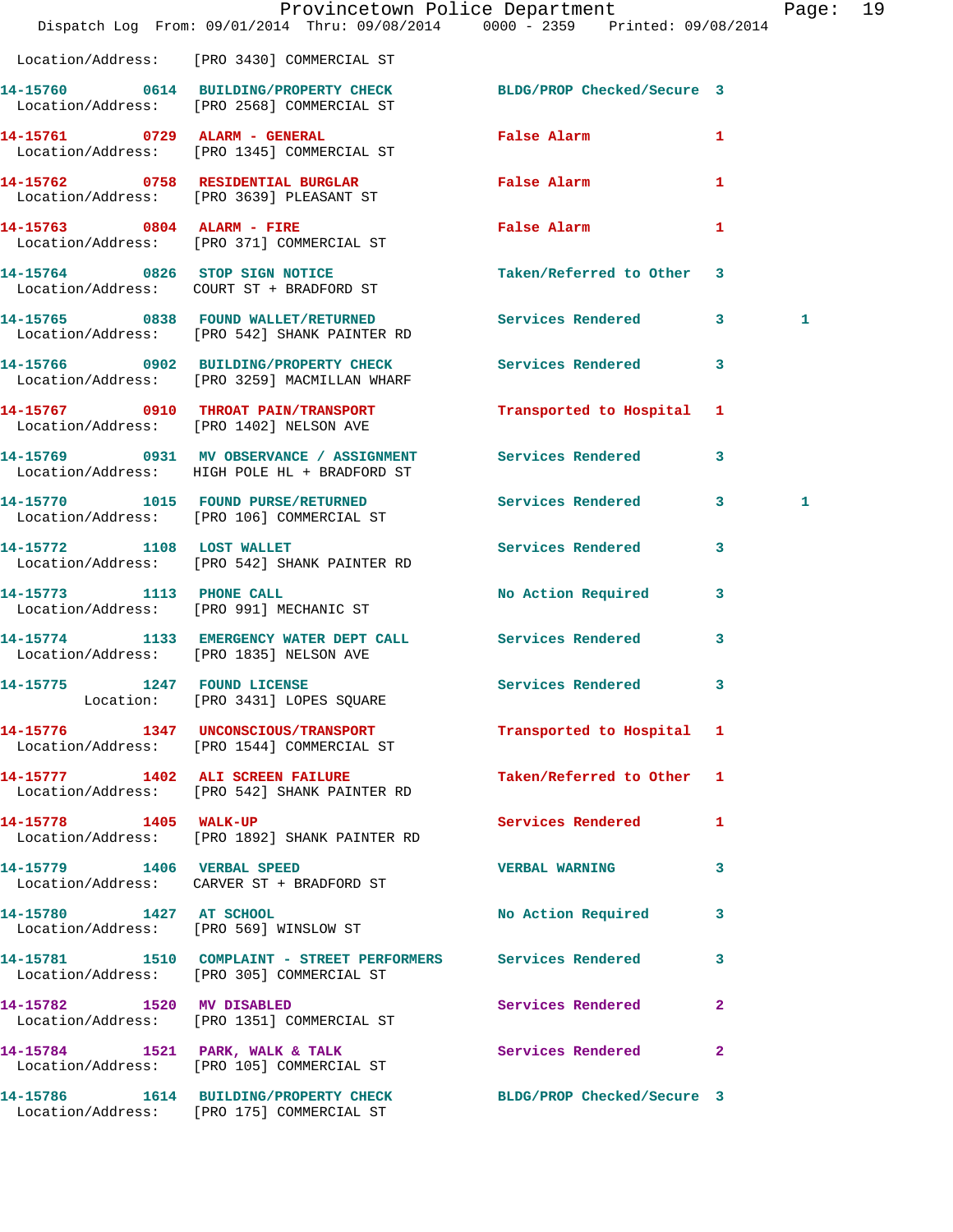|                                        | Provincetown Police Department The Page: 20<br>Dispatch Log From: 09/01/2014 Thru: 09/08/2014 0000 - 2359 Printed: 09/08/2014 |                            |              |              |  |
|----------------------------------------|-------------------------------------------------------------------------------------------------------------------------------|----------------------------|--------------|--------------|--|
|                                        | 14-15787 1620 LOST WHITE SHAWL Services Rendered 3<br>Location/Address: [PRO 2543] MACMILLAN WHARF                            |                            |              |              |  |
|                                        | 14-15788 1705 BUILDING/PROPERTY CHECK BLDG/PROP Checked/Secure 3<br>Location/Address: [PRO 16] MAYFLOWER AVE                  |                            |              |              |  |
|                                        | 14-15790 1707 CAT VS DOG<br>Location/Address: [PRO 3738] COMMERCIAL ST                                                        | Services Rendered 2        |              |              |  |
|                                        | 14-15791 1720 LANDLORD/TENANT<br>Location/Address: [PRO 711] BRADFORD ST                                                      | Services Rendered 2        |              | $\mathbf{1}$ |  |
|                                        | 14-15792 1756 BUILDING/PROPERTY CHECK BLDG/PROP Checked/Secure 3<br>Location/Address: [PRO 447] JEROME SMITH RD               |                            |              |              |  |
|                                        | 14-15793 1801 NOISE COMPLAINT<br>Location/Address: [PRO 2492] WINSLOW ST                                                      | Services Rendered 3        |              |              |  |
|                                        | 14-15794 1811 LOST PURPLE SCARF<br>Location/Address: [PRO 105] COMMERCIAL ST                                                  | Services Rendered 3        |              |              |  |
| 14-15795 1823 DOG BITE                 | Location/Address: [PRO 1459] COMMERCIAL ST                                                                                    | Services Rendered 2        |              |              |  |
|                                        | 14-15796 1828 BUILDING/PROPERTY CHECK BLDG/PROP Checked/Secure 3<br>Location/Address: [PRO 519] RACE POINT RD                 |                            |              |              |  |
|                                        | 14-15797 1845 MV ACCIDENT<br>Location/Address: [PRO 2227] BRADFORD ST                                                         | Services Rendered 1        |              |              |  |
|                                        | 14-15798 1926 PARKING COMPLAINT / GENERAL Citation/Warning Issued 3<br>Location/Address: [PRO 1587] PEARL ST                  |                            |              |              |  |
|                                        | 14-15799 2003 BUILDING/PROPERTY CHECK BLDG/PROP Checked/Secure 3<br>Location/Address: [PRO 182] COMMERCIAL ST                 |                            |              |              |  |
|                                        | 14-15800 2038 PARK, WALK & TALK<br>Location/Address: [PRO 208] COMMERCIAL ST                                                  | Services Rendered 2        |              |              |  |
|                                        | 14-15801 2149 MV DISABLED<br>Location/Address: ROUTE 6 + HOWLAND ST                                                           | Services Rendered          | $\mathbf{2}$ |              |  |
|                                        | 14-15802 2328 BUILDING/PROPERTY CHECK<br>Location/Address: [PRO 3430] COMMERCIAL ST                                           | BLDG/PROP Checked/Secure 3 |              |              |  |
|                                        | 14-15803 2344 MV OBSERVANCE / ASSIGNMENT Services Rendered 3<br>Location/Address: BRADFORD ST + RYDER ST                      |                            |              |              |  |
| Location/Address: [PRO 554] TREMONT ST | 14-15804 2354 BUILDING/PROPERTY CHECK BLDG/PROP Checked/Secure 3                                                              |                            |              |              |  |
| For Date: $09/08/2014$ - Monday        |                                                                                                                               |                            |              |              |  |
| 14-15805 0005 MV STOP                  | Location/Address: BRADFORD ST + PRISCILLA ALDEN RD                                                                            | <b>THE VERBAL WARNING</b>  | 3            |              |  |
|                                        | 14-15806 6 0005 MV OBSERVANCE / ASSIGNMENT Services Rendered<br>Location/Address: BRADFORD ST + HOWLAND ST                    |                            | 3            |              |  |
|                                        | 14-15807 0011 LOBBY TRAFFIC<br>Location/Address: [PRO 542] SHANK PAINTER RD                                                   | Services Rendered          | $\mathbf{2}$ | 1            |  |

**14-15808 0020 MV STOP VERBAL WARNING 3**  Location/Address: [PRO 3313] STANDISH ST

Location/Address: [PRO 545] SHANK PAINTER RD

 Location/Address: [PRO 530] SHANK PAINTER RD **14-15810 0044 BUILDING/PROPERTY CHECK BLDG/PROP Checked/Secure 3** 

**14-15809 0034 BUILDING/PROPERTY CHECK BLDG/PROP Checked/Secure 3**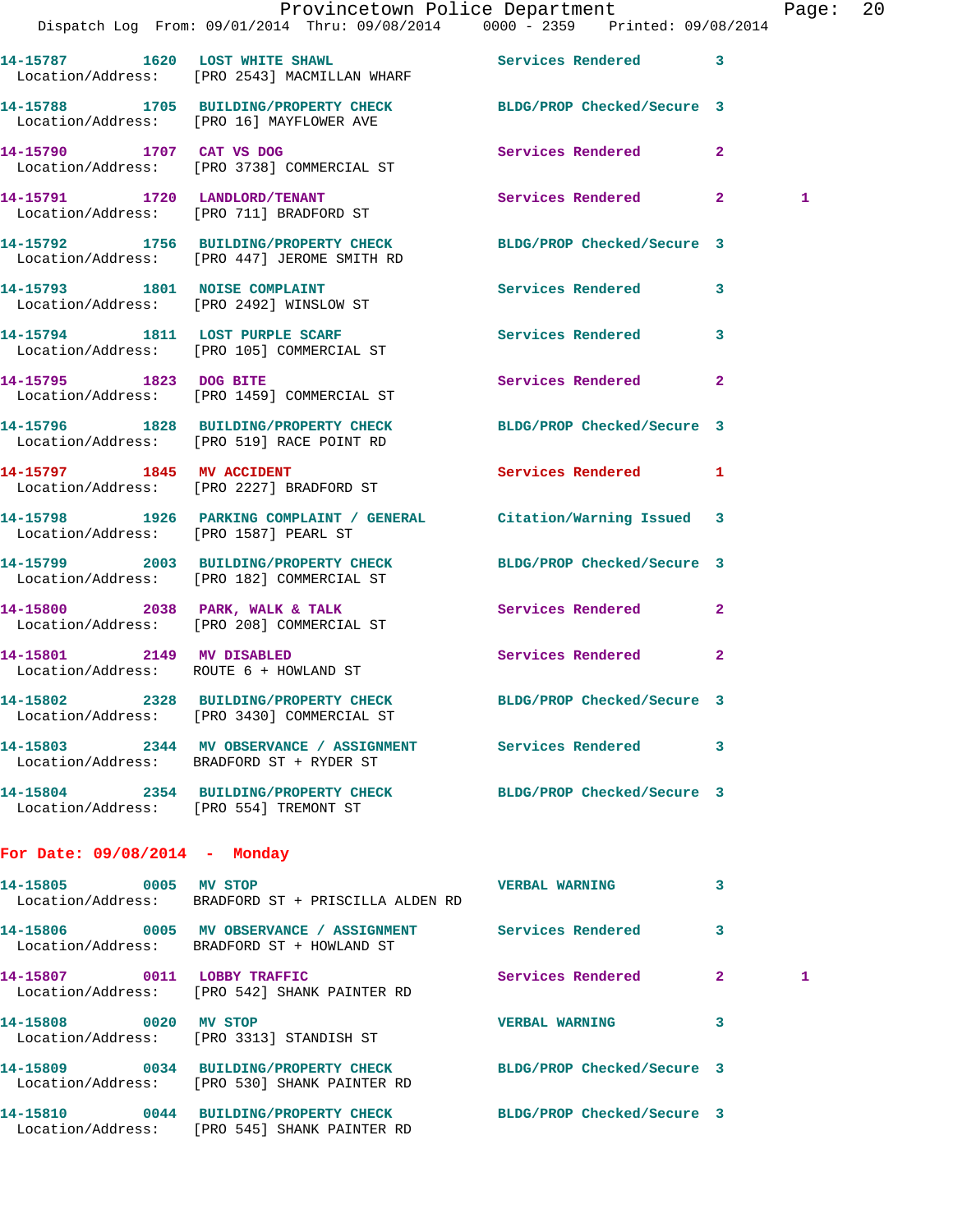| Location/Address: [PRO 2513] ROUTE 6                             | 14-15811 0055 MV OBSERVANCE / ASSIGNMENT Services Rendered                                                 |                                            | 3              |
|------------------------------------------------------------------|------------------------------------------------------------------------------------------------------------|--------------------------------------------|----------------|
| 14-15813 0132 DISTURBANCE                                        | Location/Address: [PRO 3276] COMMERCIAL ST                                                                 | Peace Restored                             | 1              |
|                                                                  | 14-15814 0159 SUSPICIOUS ACTIVITY<br>Location/Address: [PRO 595] BRADFORD ST                               | SPOKEN TO                                  | $\overline{2}$ |
| 14-15815 0214 MISSING PERSON                                     | Location/Address: [PRO 399] COMMERCIAL ST                                                                  | <b>Services Rendered</b><br>$\blacksquare$ |                |
|                                                                  | 14-15816 0325 BUILDING/PROPERTY CHECK<br>Location/Address: [PRO 516] RACE POINT RD                         | BLDG/PROP Checked/Secure 3                 |                |
| 14-15817 0336 ASSIST CITIZEN                                     | Location/Address: [PRO 105] COMMERCIAL ST                                                                  | Services Rendered 3                        |                |
| Location/Address: [PRO 3287] ROUTE 6                             | 14-15818 0345 BUILDING/PROPERTY CHECK                                                                      | BLDG/PROP Checked/Secure 3                 |                |
|                                                                  | 14-15819 0416 BUILDING/PROPERTY CHECK<br>Location/Address: [PRO 1646] WINSLOW ST                           | BLDG/PROP Checked/Secure 3                 |                |
|                                                                  | 14-15820 0457 BUILDING/PROPERTY CHECK<br>Location/Address: [PRO 516] RACE POINT RD                         | BLDG/PROP Checked/Secure 3                 |                |
| Location/Address: [PRO 2520] PRINCE ST                           | 14-15821 0527 SUSPICIOUS ACTIVITY                                                                          | Services Rendered                          | $\mathbf{2}$   |
| Location/Address: COMMERCIAL ST                                  | 14-15822 0539 BUILDING/PROPERTY CHECK                                                                      | BLDG/PROP Checked/Secure 3                 |                |
|                                                                  | 14-15823 0558 BUILDING/PROPERTY CHECK<br>Location/Address: [PRO 3259] MACMILLAN WHARF                      | Services Rendered                          | 3              |
| Location/Address: [PRO 2521] ROUTE 6                             | 14-15824 0611 MV OBSERVANCE / ASSIGNMENT Services Rendered                                                 |                                            | 3              |
|                                                                  | 14-15825 0617 MV OBSERVANCE / ASSIGNMENT Services Rendered<br>Location/Address: [PRO 530] SHANK PAINTER RD |                                            | 3              |
| 0627 MV STOP<br>14-15826<br>Location/Address: [PRO 2513] ROUTE 6 |                                                                                                            | <b>VERBAL WARNING</b>                      | 3              |
| 14-15827                                                         | 0723 BUILDING/PROPERTY CHECK<br>Location/Address: [PRO 3430] COMMERCIAL ST                                 | BLDG/PROP Checked/Secure 3                 |                |
|                                                                  | 14-15828 0750 BUILDING/PROPERTY CHECK<br>Location/Address: [PRO 2483] COMMERCIAL ST                        | <b>Services Rendered</b>                   | 3              |
| 14-15829 0809 AT SCHOOL                                          | Location/Address: [PRO 569] WINSLOW ST                                                                     | Services Rendered                          | 3              |
|                                                                  | 14-15830 0845 DECEASED SQUIRREL<br>Location/Address: [PRO 540] SHANK PAINTER RD                            | Taken/Referred to Other 2                  |                |
| 14-15832 0913 LOST DENIM JACKET                                  | Location/Address: [PRO 542] SHANK PAINTER RD                                                               | Services Rendered                          | 3              |
|                                                                  | 14-15833 1000 BLOOD PRESSURE/REFUSAL                                                                       | <b>PATIENT REFUSAL</b>                     | 1              |
|                                                                  | Location/Address: [PRO 146] COMMERCIAL ST<br>14-15834 1029 BUILDING/PROPERTY CHECK                         | <b>Services Rendered</b>                   | 3              |
| 14-15835 1043 LANDLORD/TENANT                                    | Location/Address: [PRO 2483] COMMERCIAL ST                                                                 | SPOKEN TO                                  | $\overline{2}$ |
|                                                                  | Location/Address: [PRO 711] BRADFORD ST<br>14-15836 1150 BUILDING/PROPERTY CHECK                           | Services Rendered 3                        |                |
|                                                                  |                                                                                                            |                                            |                |